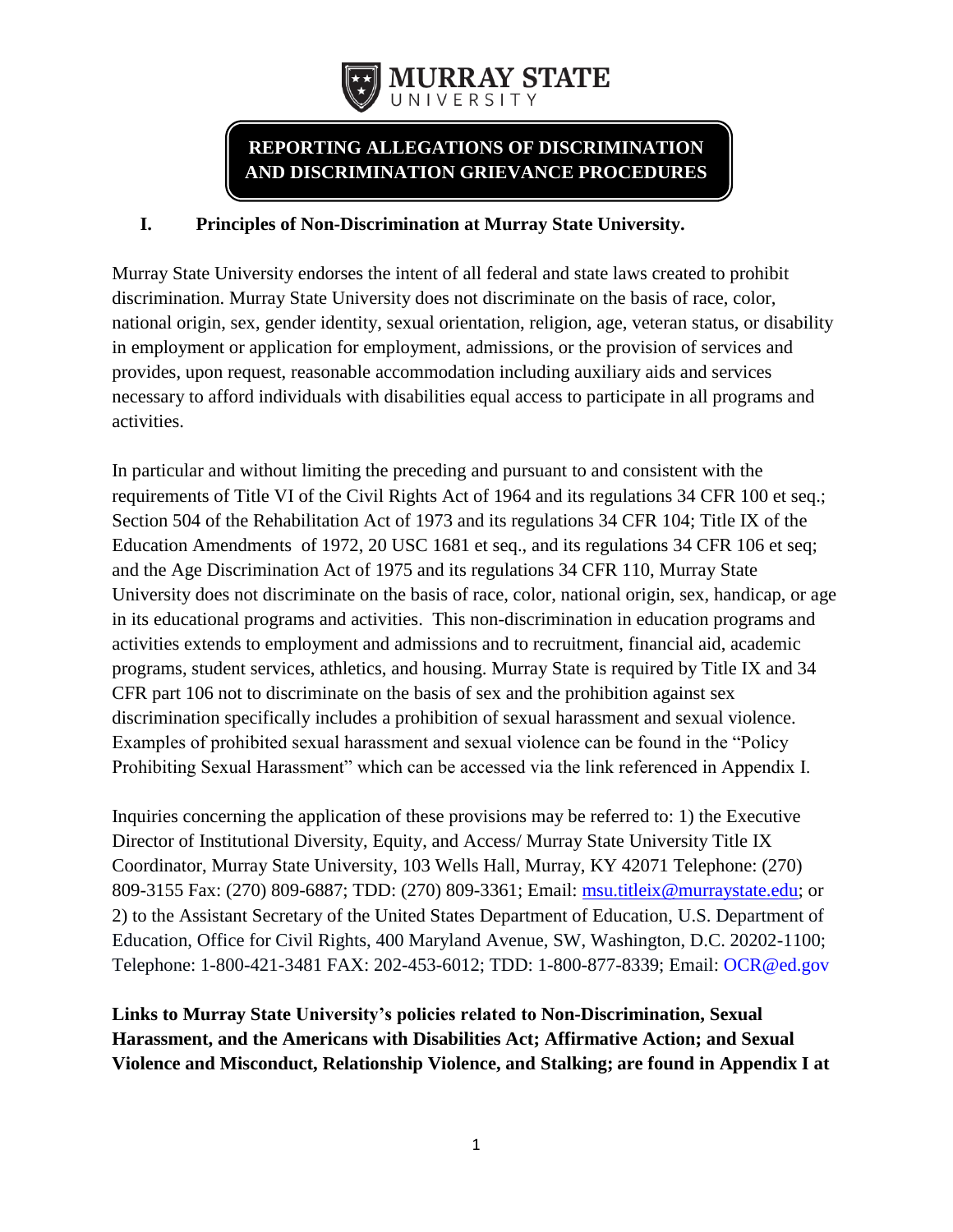**the end of this policy. Allegations of violation of these policies as applicable are considered as allegations of discrimination under this policy.**

**Appendix II includes contact information for all offices mentioned in this policy and for other available resources.**

# **II. Scope of this policy regarding Discrimination Grievance Procedures.**

This policy establishes the procedures to be followed in the event of allegations of discrimination against a University employee or volunteer or against a non–University individual, including the employee of a contractor at, a visitor to, or a patron of the University.

This policy also establishes the procedures to be followed in the event of allegations of discrimination against a student or student organization based upon sex or sexual orientation, including allegations of sexual harassment, sexual violence or misconduct, relationship violence, or stalking.

Murray State University is committed to investigating, in a prompt, reliable, and equitable manner, allegations and claims of discrimination in the operation and administration of its programs, services and employment practices.

This policy supersedes any other grievance mechanism with respect to issues of discrimination and affirmative action, except as the question of discrimination and affirmative action constitute a part, but only a part, of grievances or complaints filed before other hearing bodies within the University. In these latter cases, the proceedings before the hearing body shall be suspended until matters of discrimination and affirmative action have been decided in accordance with the procedure provided by this policy.

# **III. Reporting Allegations of Discrimination and Where to report violations**

# A. Where to report allegations that *you* have been discriminated against

Any member of the University community, including students, staff, faculty, patrons, visitors, employees of a contractor, and applicants for employment and admission, who believes he or she may have been subjected to discrimination by a University employee, student, or volunteer or non-University individual is encouraged to report it as provided below.

> *1. Allegations against University employees, volunteers, and non-University individuals.*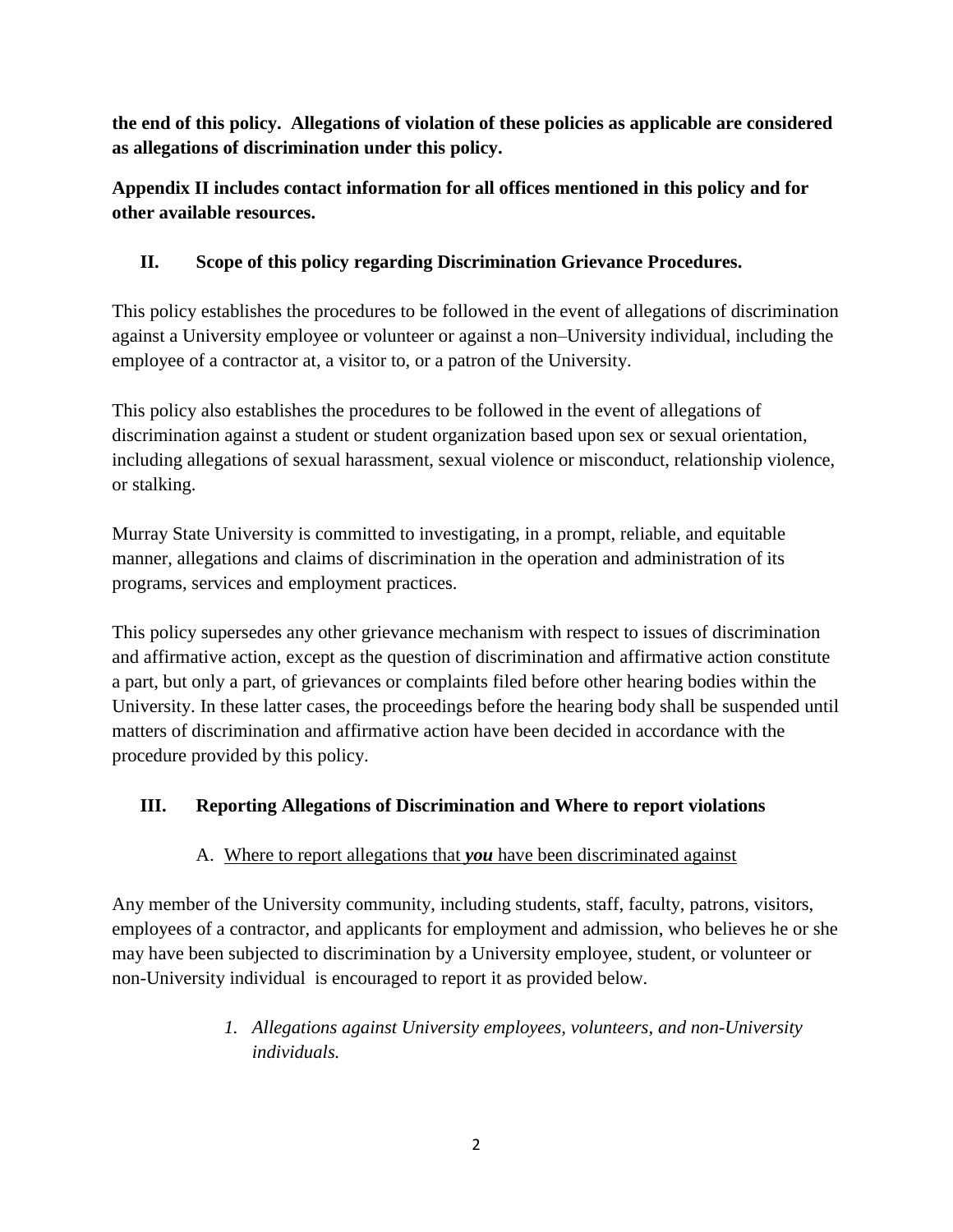Allegations under this policy against University employees, volunteers and non-University individuals should be made with the Executive Director of the Office of Institutional Diversity, Equity, and Access (IDEA)/Title IX Coordinator. This includes allegations of discrimination based on sex or sexual orientation, including allegations of sexual harassment, and sexual violence and misconduct, relationship violence, and stalking.

Contact information for the Executive Director of IDEA/Title IX Coordinator is: Ms. Camisha Duffy, Murray State University, 103 Wells Hall, Murray, KY 42071; telephone: (270) 809-3155 (voice), (270) 809-3361 (TDD); facsimile: (270) 809-6887; Email: [cduffy@murraystate.edu;](mailto:cduffy@murraystate.edu) [msu.titleix@murraystate.edu.](mailto:msu.titleix@murraystate.edu)

If the allegations are against an employee in IDEA, including the Executive Director/Title IX Coordinator, the allegations should be made to the President of the University. The President is obligated to contact the Murray State University Police Department immediately upon receipt of a report of a crime. If the victim requests anonymity or that law enforcement authorities not be notified, the President will immediately report the matter to the Murray State University Police Department without personally identifying information unless otherwise required by law.

# *2. Allegations of discrimination against a student*

Allegations of discrimination based on sex or sexual orientation, including sexual harassment, sexual violence and misconduct, relationship violence, and stalking against a student or student organization should be made to the Executive Director of the Office of Institutional Diversity, Equity, and Access (IDEA)/Title IX Coordinator. All other allegations of discrimination against a student or student organization should be made to the Coordinator of Student Conduct and Special Projects for Student Affairs, where they will be addressed under different procedures.

Contact information for the Executive Director of IDEA/Title IX Coordinator is: Ms. Camisha Duffy, Murray State University, 103 Wells Hall, Murray, KY 42071; telephone: (270) 809-3155 (voice), (270) 809-3361 (TDD); facsimile: (270) 809-6887; Email: [cduffy@murraystate.edu;](mailto:cduffy@murraystate.edu) [msu.titleix@murraystate.edu.](mailto:msu.titleix@murraystate.edu)

Contact information for the Coordinator of Student Conduct and Special Projects of Student Affairs is: Ms. Jennifer Caldwell, Murray State University, 425 Wells Hall, Murray, KY. 42071; telephone: (270) 809-6833; facsimile: (270) 809-4176; Email: jcaldwell@murraystate.edu.

# *3. Notifying the Murray State University Police Department/ Other Resources*

*Murray State University Police.* Murray State University Police Department and the other law enforcement agencies listed in Appendix II are available to provide assistance for individuals who believe they have been the victim of a crime or are otherwise in need of assistance, are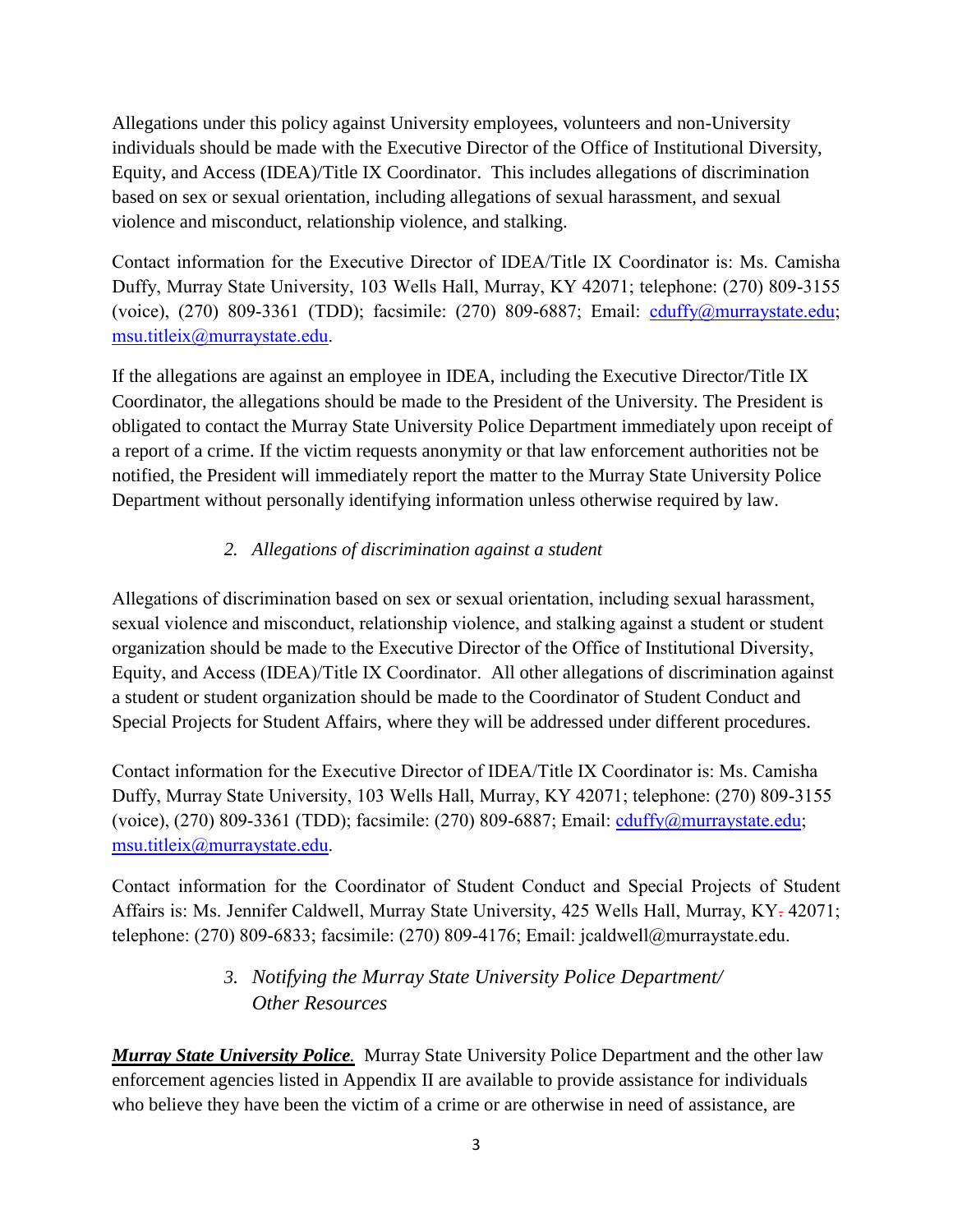concerned for their safety, or if a victim wishes to report an act of discrimination which occurs outside of normal University office hours. Offices listed in Appendix II can assist in contacting law enforcement.

Reports of matters related to discrimination, including discrimination based on sex or sexual orientation and including allegations of sexual harassment and sexual violence and misconduct, relationship violence, and stalking, made to the Murray State University Police Department will automatically be referred to the Executive Director of IDEA/Title IX Coordinator with personally identifying information regardless if the victim chooses to pursue criminal charges or requests confidentiality. If the matter cannot be immediately reported to the Executive Director/Title IX Coordinator, the matter must be reported as soon as possible.

Contact information for the Murray State University Police Department is: Murray State University, 101 Public Safety Building, Murray, KY 42071; telephone: (270) 809-2222.

*Campus Security Authorities.* Individuals may seek the assistance of University employees who have been designated as "Campus Security Authorities." A listing of such employees is found here

[http://www.murraystate.edu/HeaderMenu/Offices/PublicSafetyAndEmergencyManagement/Poli](http://www.murraystate.edu/HeaderMenu/Offices/PublicSafetyAndEmergencyManagement/PoliceDepartment/CampusSecurityAuthorities.aspx) [ceDepartment/CampusSecurityAuthorities.aspx.](http://www.murraystate.edu/HeaderMenu/Offices/PublicSafetyAndEmergencyManagement/PoliceDepartment/CampusSecurityAuthorities.aspx) Campus Security Authorities must report crimes to the Murray State University Police Department.

**Other Resources.** In addition, individuals may seek assistance, such as counseling and support and medical services, from the resources listed in Appendix II.

# *4. Confidential Reporting/Requests for Confidentiality or that an Investigation not be Pursued*

Individuals are encouraged to report under this policy allegations that they have been discriminated against even if they request confidentiality or do not wish to participate in an investigation.

*a. Matters reported to IDEA/Title IX Coordinator.*

The Executive Director of IDEA/Title IX Coordinator is obligated to contact the Murray State University Police Department immediately upon receipt of a report of a crime. If the victim requests anonymity or that law enforcement authorities not be notified, IDEA/Title IX Coordinator will immediately report the matter to the Murray State University Police Department without personally identifying information unless otherwise required by law.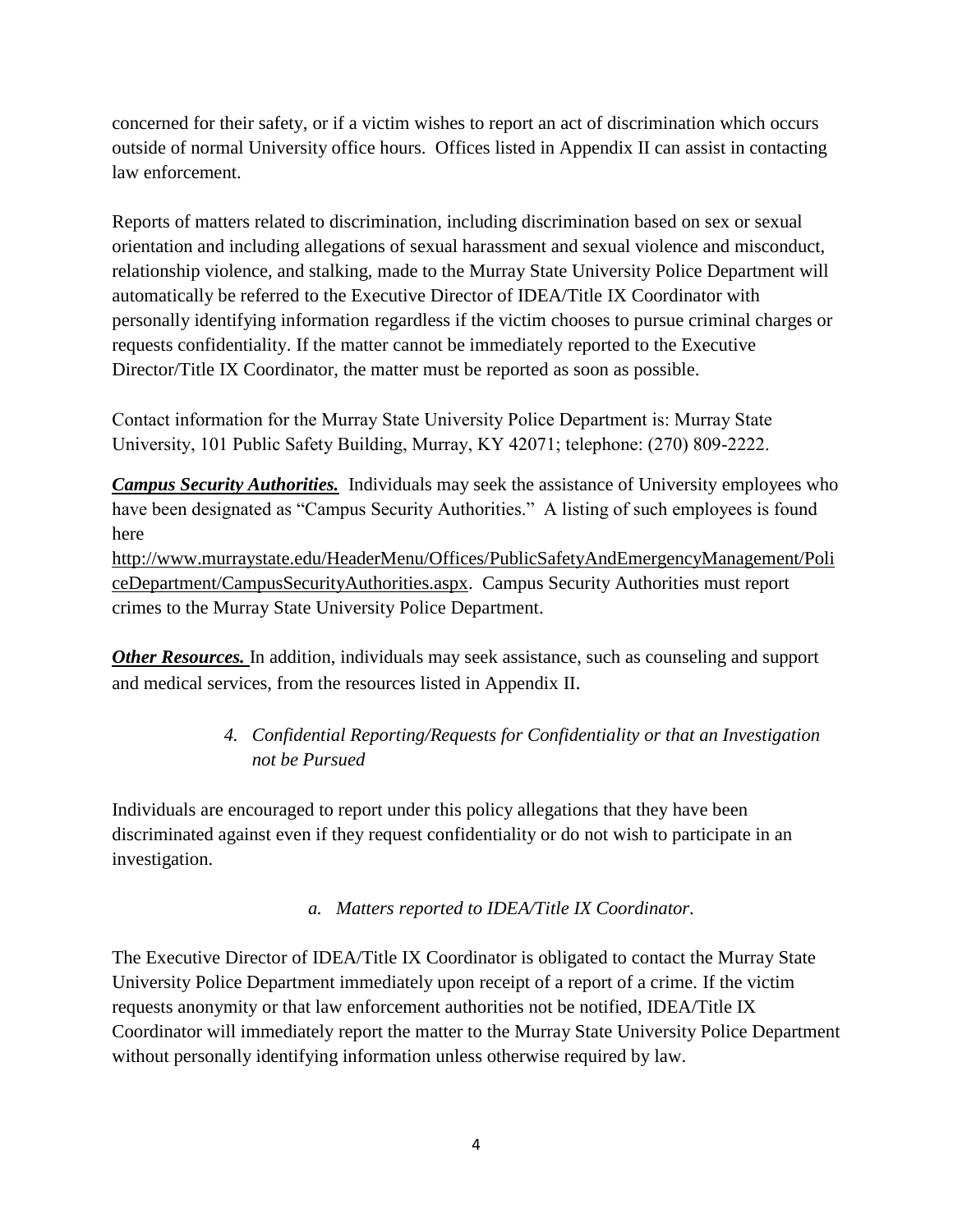In the event an individual reporting discrimination to the Executive Director/Title IX Coordinator requests confidentiality or does not wish to participate in an investigation, the Executive Director/Title IX Coordinator, or his or her designee, will still take all reasonable steps to investigate and respond to the allegations consistent with the request for confidentiality or request not to pursue an investigation. In such instances, the ability to review the allegations may be limited.

Depending upon the applicable facts and circumstances, including the nature of the allegations, as determined by the Executive Director/Title IX Coordinator, or his or her designee, it may not be possible to honor a request for confidentiality.

# *b. Murray State University Police Department.*

If you are a victim of a crime you are not obligated to report it to the police. If you are the victim of a crime and do not want to pursue action within the University system or criminal justice system, you may still want to consider making a confidential report. Unless otherwise required by law, the Chief of the Murray State University Police Department, or his designee, can file a report on the details of the incident without revealing your identity. The purpose of a confidential report is to comply with your wish to keep the matter confidential. Reports filed in this manner are included in campus crime statistics.

Anonymous crime reports may be sent to Murray State University Police Department, 101 Public Safety Building, Murray, KY 42071.

## *c. Campus Security Authorities.*

If the victim contacts a Campus Security Authority and requests anonymity or that law enforcement authorities not be notified of a crime, the Campus Security Authority must immediately report the matter to the Murray State University Police Department without personally identifying information. Campus Security Authorities must also immediately report matters related to discrimination, including discrimination based on sex or sexual orientation and including allegations of sexual harassment and sexual violence and misconduct, relationship violence, and stalking, to the Executive Director/Title IX Coordinator with personally identifying information regardless of any request for confidentiality. If the matter cannot be immediately reported to the Executive Director/Title IX Coordinator, the matter must be reported as soon as possible.

## *d. Available Confidential Reporting*.

Professionally licensed mental health care providers, including professionals in training working under the supervision of a professional licensed mental health care provider, who provide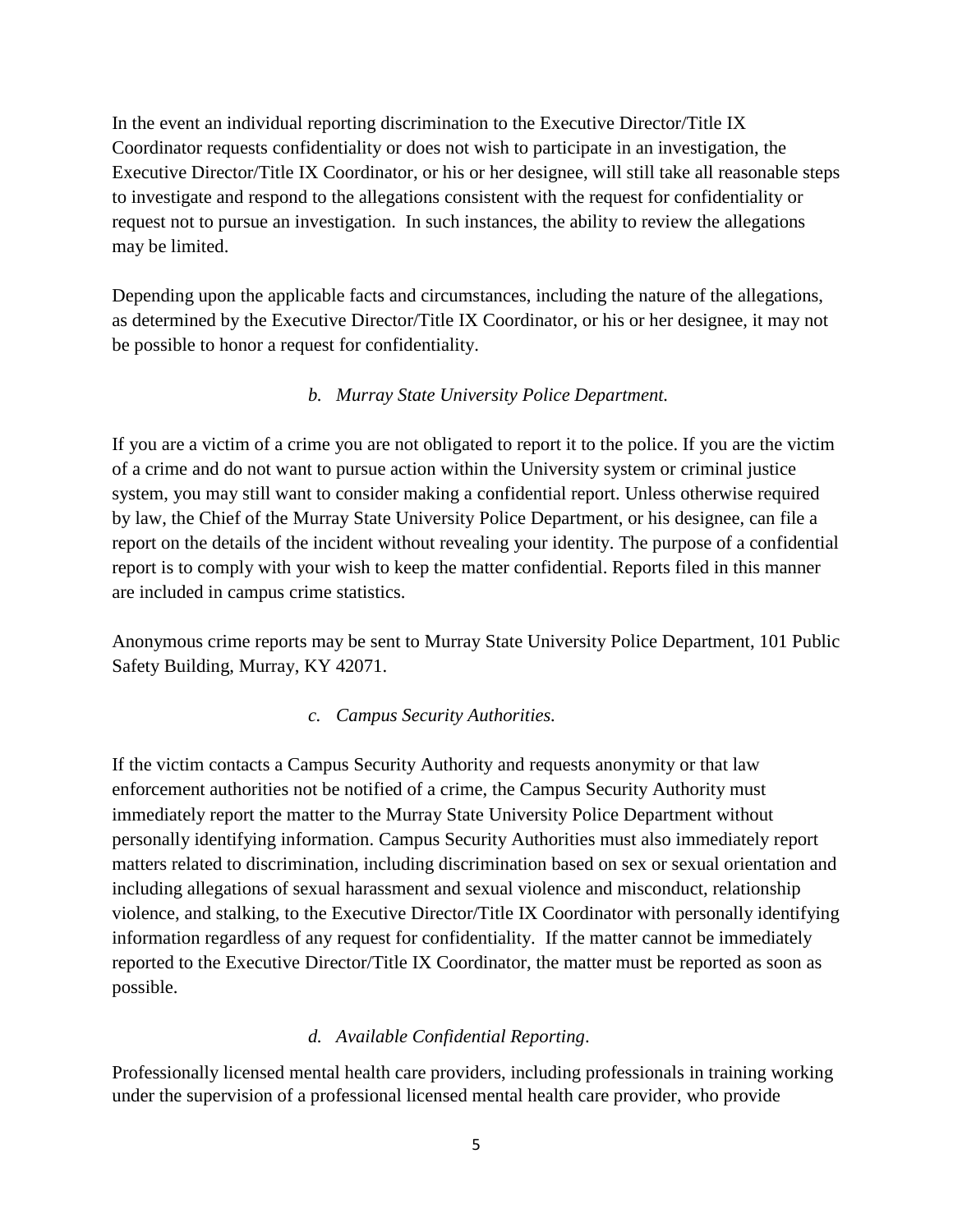mental-health counseling, are generally not required to report any information about an incident to campus officials without a victim's permission. On campus, these offices provide professional counseling services:

Murray State University Women's Center, C103 Oakley Applied Science Building Murray, KY 42071, Telephone: (270) 809-3140, Email: [msu.womenscenter@murraystate.edu](mailto:msu.womenscenter@murraystate.edu)

Psychological Center, Murray State University, 401 Wells Hall, Murray, KY 42071 Telephone: (270) 809-2504 Fax: (270) 809-2992

University Counseling Services, Murray State University, C104 Oakley Applied Science Building, Murray, KY 42071 Telephone: (270) 809-6851 Email: [msu.counselingcenter@murraystate.edu](mailto:msu.counselingcenter@murraystate.edu)

Counseling and Assessment Center, Murray State University, Alexander Hall, 3<sup>rd</sup> Floor, Murray KY, 42071 Telephone: (270) 809-6466; (270) 809-3822

A victim who speaks to a professional counselor must understand that if the victim wants to maintain confidentiality Murray State will be unable to conduct an investigation into the particular incident or pursue disciplinary action against the alleged perpetrator. Even so, these counselors will still assist the victim in receiving other necessary protection and support, such as victim advocacy, academic support or accommodations, disability, health or mental health services, and changes to living, working or course schedules. A victim who at first requests confidentiality may later decide to file a complaint with the University or report the incident to law enforcement, and thus have the incident fully investigated. These counselors will provide the victim with assistance if the victim wishes to do so.

## *e. Limits on Confidential Reporting.*

In addition to provisions above regarding limits related to confidentiality, all employees, including professional counselors, have reporting and other obligations under state law in certain particular circumstances. Such circumstances include: a) the duty to report to law enforcement or other offices designated at KRS 620.030 that an individual under 18 is abused or neglected, as defined under law, by a parent, guardian, person in a position of authority or special trust, or other person exercising custodial control or supervision of the individual; and b) the duty to report to the Kentucky Cabinet for Health and Family Services that an adult has experienced abuse or neglect inflicted or caused by a spouse.

In addition, if Murray State determines that the matter reported represents a threat to students and employees, it will as required by law provide a report to the campus community. Such a report will withhold as confidential the name and other identifying information of the victim.

*f. Protection from retaliation.*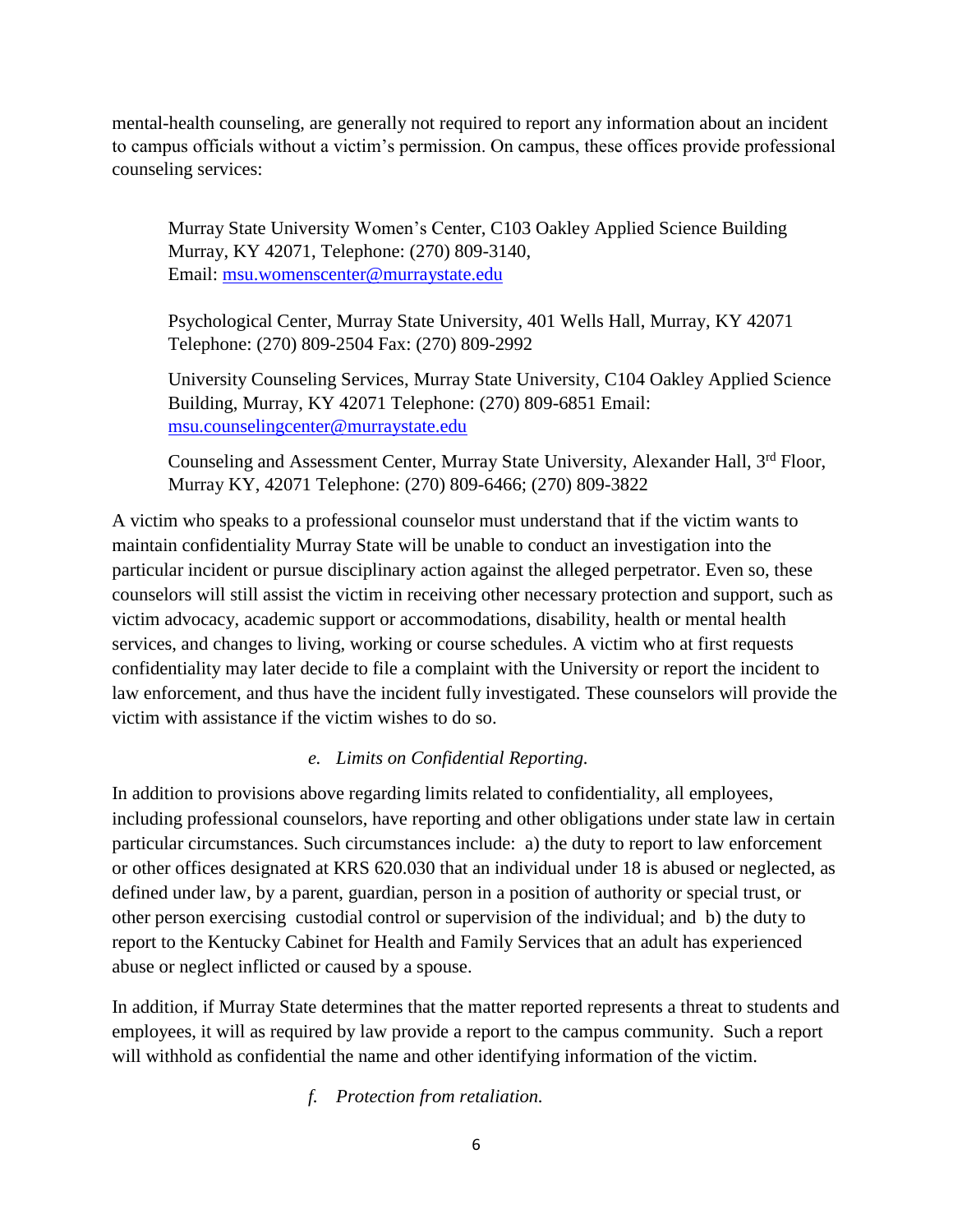Individuals requesting confidentiality or not to participate in an investigation are protected against retaliation, which is discussed at Section VI below.

> B. Reporting allegations that another employee or a student has been subjected to discrimination

Any employee who is aware another employee or a student may have been subjected to discrimination must, unless exempted by law, immediately, report that to the Executive Director/Title IX Coordinator. This report must be made even if the individual who has been subjected to discrimination requests confidentiality or does not wish to pursue an investigation. If it is not possible to report the matter immediately to the Executive Director/Title IX Coordinator, and unless the victim does not want the police notified, the employee must report the matter immediately to the Murray State University Police Department. If the matter cannot be reported immediately to the Executive Director/Title IX Coordinator, and the victim does not want the matter reported to the police, the employee will notify the Executive Director/Title IX Coordinator as soon as possible.

This reporting requirement is in addition to the reporting requirements of "Campus Security Authorities." A list of Campus Security Authorities may be found at [http://www.murraystate.edu/HeaderMenu/Offices/PublicSafetyAndEmergencyManagement/Poli](http://www.murraystate.edu/HeaderMenu/Offices/PublicSafetyAndEmergencyManagement/PoliceDepartment/CampusSecurityAuthorities.aspx) [ceDepartment/CampusSecurityAuthorities.aspx](http://www.murraystate.edu/HeaderMenu/Offices/PublicSafetyAndEmergencyManagement/PoliceDepartment/CampusSecurityAuthorities.aspx)

C. Assistance with whom to contact

If there is doubt about where the allegations should be made, or if assistance is otherwise needed, the Executive Director of IDEA/Title IX Coordinator should be contacted.

Contact information for the Executive Director of IDEA/Title IX Coordinator is: Ms. Camisha Duffy, Murray State University, 103 Wells Hall, Murray, KY 42071; telephone: (270) 809-3155 (voice), (270) 809-3361 (TDD); facsimile: (270) 809-6887; Email: [cduffy@murraystate.edu;](mailto:cduffy@murraystate.edu) [msu.titleix@murraystate.edu.](mailto:msu.titleix@murraystate.edu)

# **IV. Review of Allegations**

# A. Role of Institutional Diversity, Equity, and Access

Allegations of discrimination under this policy, including allegations of discrimination related to sex discrimination under Title IX and sexual violence and misconduct, relationship violence, and stalking, will be reviewed by IDEA.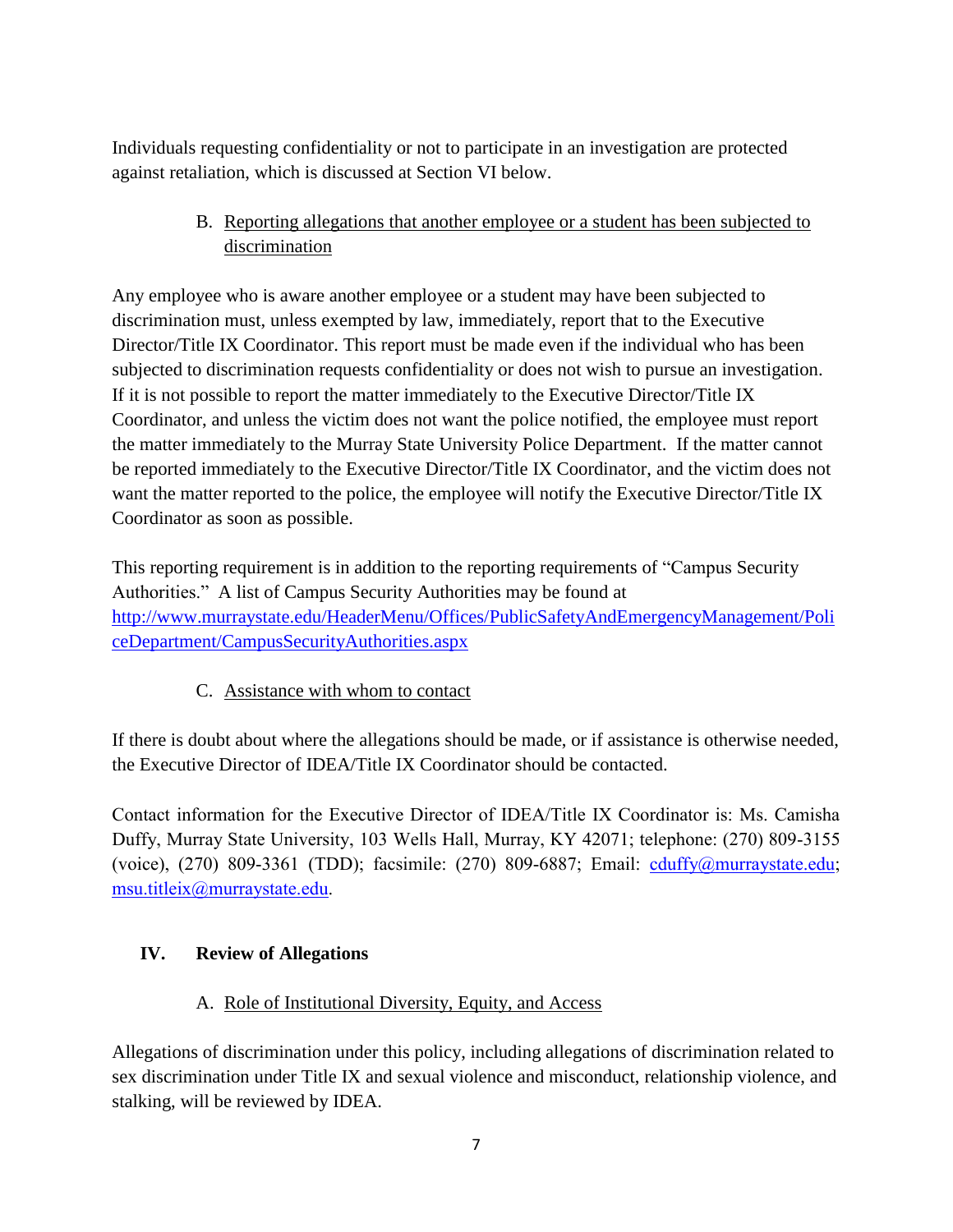IDEA will, if possible, meet with the individual who alleges discrimination or who is reported to have been subjected to discrimination.

*Available Assistance.* IDEA will provide written information to individuals involved in allegations of discrimination, in an attempt to assist them, of measures which may be immediately available and which are appropriate under the circumstances. Examples include counseling and modifying academic, living, transportation, and working situations, a University order of no contact, residence hall relocation, adjustment of course schedules, a leave of absence, or reassignment to a different supervisor or position. An individual who allegedly engaged in prohibited behavior may be removed or banned from University property or certain portions of campus to the extent consistent with law. IDEA will facilitate the implementation of such measures if requested and if they are reasonably available in consultation where necessary with the appropriate Vice President, or designee, and other offices. These measures may remain available regardless of the outcome of any complaint process.

# B. Complaint Process

If the individual making allegations that he or she has been discriminated against wishes to pursue a formal complaint, the following procedures will be followed.

*Time limit.* A formal complaint of discrimination against a University employee or volunteer or non-University individual should be filed with the Executive Director of IDEA/Title IX Coordinator within 180 days of the last event about which a complaint is made.

# 1. *Initial Review*

## *a. Submitting a complaint*

*Complaints against University employees or volunteers, or non-University individuals.* An individual wishing to pursue allegations against a University employee or volunteer or non-University individual for discrimination must state his/her complaint in writing with the Executive Director of IDEA/Title IX Coordinator. The complaint shall state the nature of the discrimination, the facts upon which the complaint is based, and the relief demanded.

*Complaints against students or student organizations.* An individual wishing to pursue allegations of discrimination against a student or student organization based upon sex or sexual orientation, including sexual harassment, sexual violence and misconduct, relationship violence, and stalking must state his/her complaint in writing with the Executive Director of IDEA/Title IX Coordinator.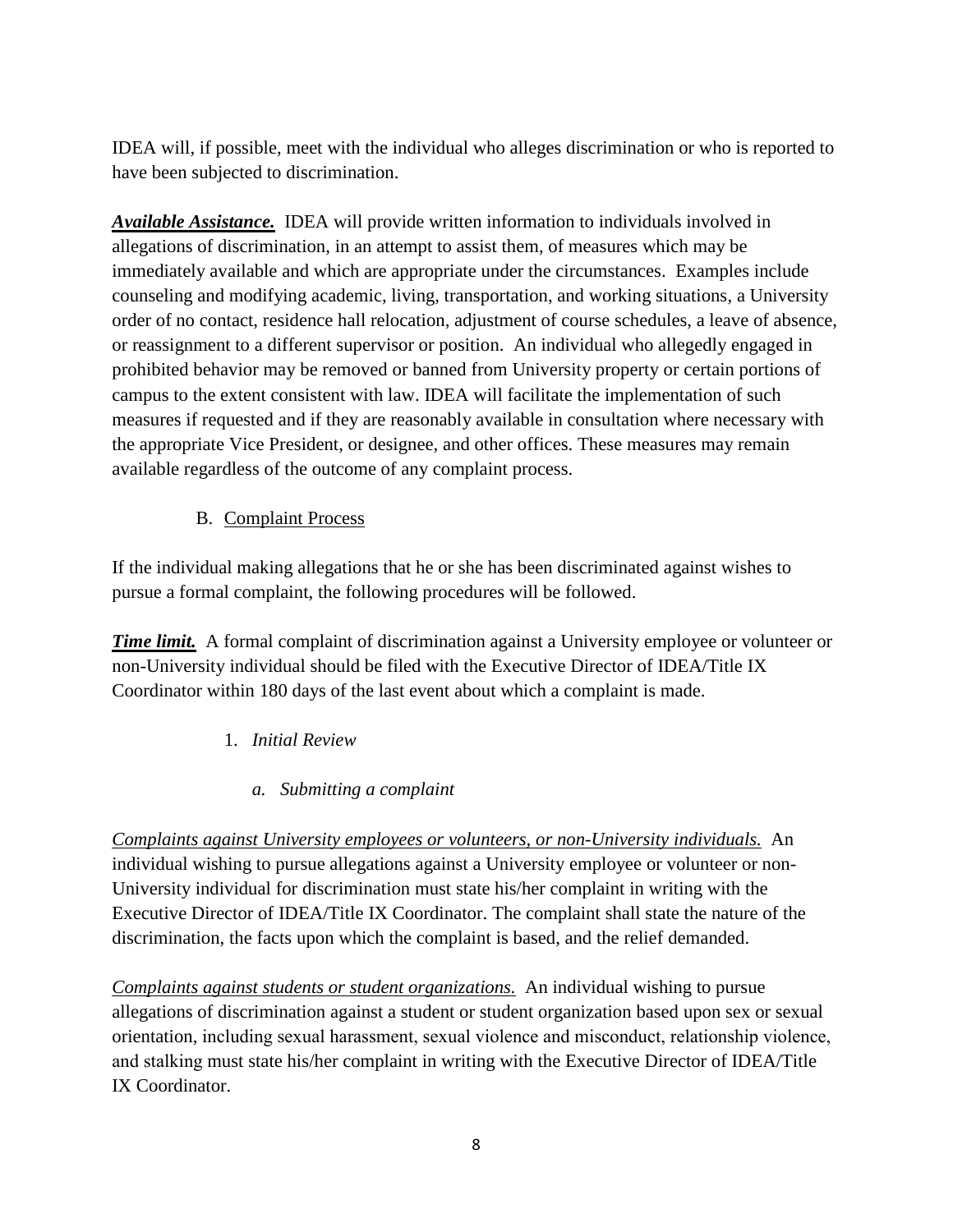All other complaints of discrimination against a student or student organization should be made to the Coordinator of Student Conduct and Special Projects for Student Affairs, where they will be addressed under different procedures.

*Processing the complaint.* The individual wishing to pursue a complaint should attempt to meet with the Executive Director/Title IX Coordinator, or his or her designee, before submitting a complaint. A complaint may be based upon reports previously completed by the individual, but additional information may be required.

Complaints are to be delivered to the Executive Director/Title IX Coordinator in person or by way of postal delivery and must not be sent electronically by, for example, e-mail.

Under this process, the individual making the complaint is referred to as the "Complainant" and the individual against whom allegations are made is referred to as the "Respondent."

If review of the complaint by IDEA reveals that the complaint even if true demonstrates no discrimination, the Complainant will be so advised and given an opportunity to provide additional information. IDEA will notify the Respondent and provide an opportunity to respond. If IDEA still believes the complaint states no claim of discrimination, a recommendation will be made to the Vice President of the area in which the Respondent is employed or to the Coordinator of Student Conduct and Special Projects for Student Affairs with respect to complaints against a student or student organization, that the complaint should be dismissed. A copy of the recommendation will be provided to the Complainant and Respondent. If the Vice President/Coordinator of Student Conduct and Special Projects for Student Affairs agrees, the complaint will be dismissed and the remaining procedures related to Initial Review will be inapplicable. A written final decision will be provided by the Vice President/Coordinator of Student Conduct and Special Projects for Student Affairs to the Complainant and Respondent. A copy of the final decision will also be provided to the Executive Director/Title IX Coordinator. The Vice President/Coordinator of Student Conduct and Special Projects may refer the Complainant to another University office if the allegations appear to relate to other University policies. The Complainant may seek further review of the decision of the Vice President as provided below under "Further Review" as provided below. Further review of a decision by the Coordinator of Student Conduct and Special Projects of Student Affairs with respect to a claim against a student or student organization may be initiated by giving written notice to the Coordinator of Student Conduct and Special Projects of Student Affairs, Murray State University, 425 Wells Hall, Murray, KY 42071 no later than 5 working days after the date of the decision; additional procedures are discussed under "Appeal from dismissal by Coordinator of Student Conduct and Special Projects or from Informal Proceedings" found in the **Student Life Policies, Rules, and Procedures**.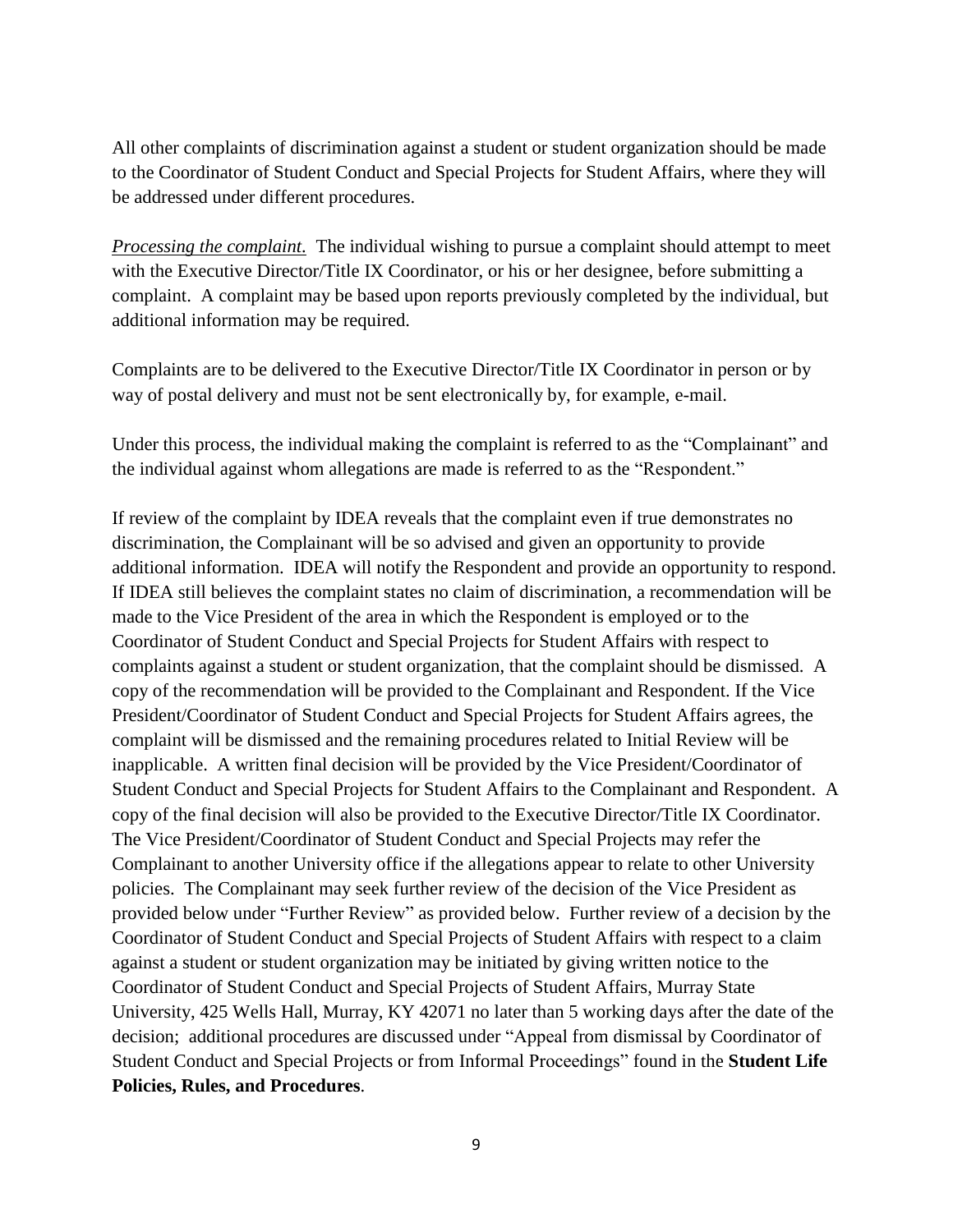The Office of General Counsel will be kept informed of all proceedings.

Any complaint against a student which could result in suspension or expulsion will be forwarded immediately to the Office of Student Affairs for handling pursuant to procedures related to the University Judicial Board found in the **Student Life Policies, Rules, and Procedures**.

*b. Notifying the Respondent*

IDEA will immediately forward a copy of the complaint to the Respondent. The president and/or faculty advisor of the student organization will be notified on behalf of a student organization. The Respondent may submit a written response within 7 days from the time the complaint is hand delivered or 10 days from the date the complaint is mailed to the Respondent. The President may extend the time for good cause. "Good cause" is defined below at Section VII (E). Any response is to be delivered to IDEA in person or by way of postal delivery and must not be sent electronically by, for example, e-mail. The response will be deemed timely if it is postmarked within the stated time frame.

A copy of any response from the Respondent will be provided to the Complainant.

IDEA will provide written information to the Respondent about these procedures and about resources and interim assistance which may be available.

- *c. Investigation by IDEA/Decision*
	- *i. Attempt at informal resolution*

IDEA will inquire of the Complainant as to whether there is the possibility the allegations might be resolved through an informal resolution process without the need for investigation. Inquiry will also be made of the Respondent at the time he/she is notified of the complaint. The informal resolution process will be pursued only if all parties agree.

The informal resolution process will not be used with allegations of sexual violence and misconduct, relationship violence, and stalking.

If the informal resolution process is used, proper procedures will be implemented where appropriate. For example, in connection with allegations of sexual harassment, procedures may be used to prevent the parties from having unnecessary contact with each other. Any party may, at any time, terminate the informal process and continue with the investigation described below or, with respect to complaints against students or student organizations, the matter will be forwarded to the Office of Student Affairs for further handling.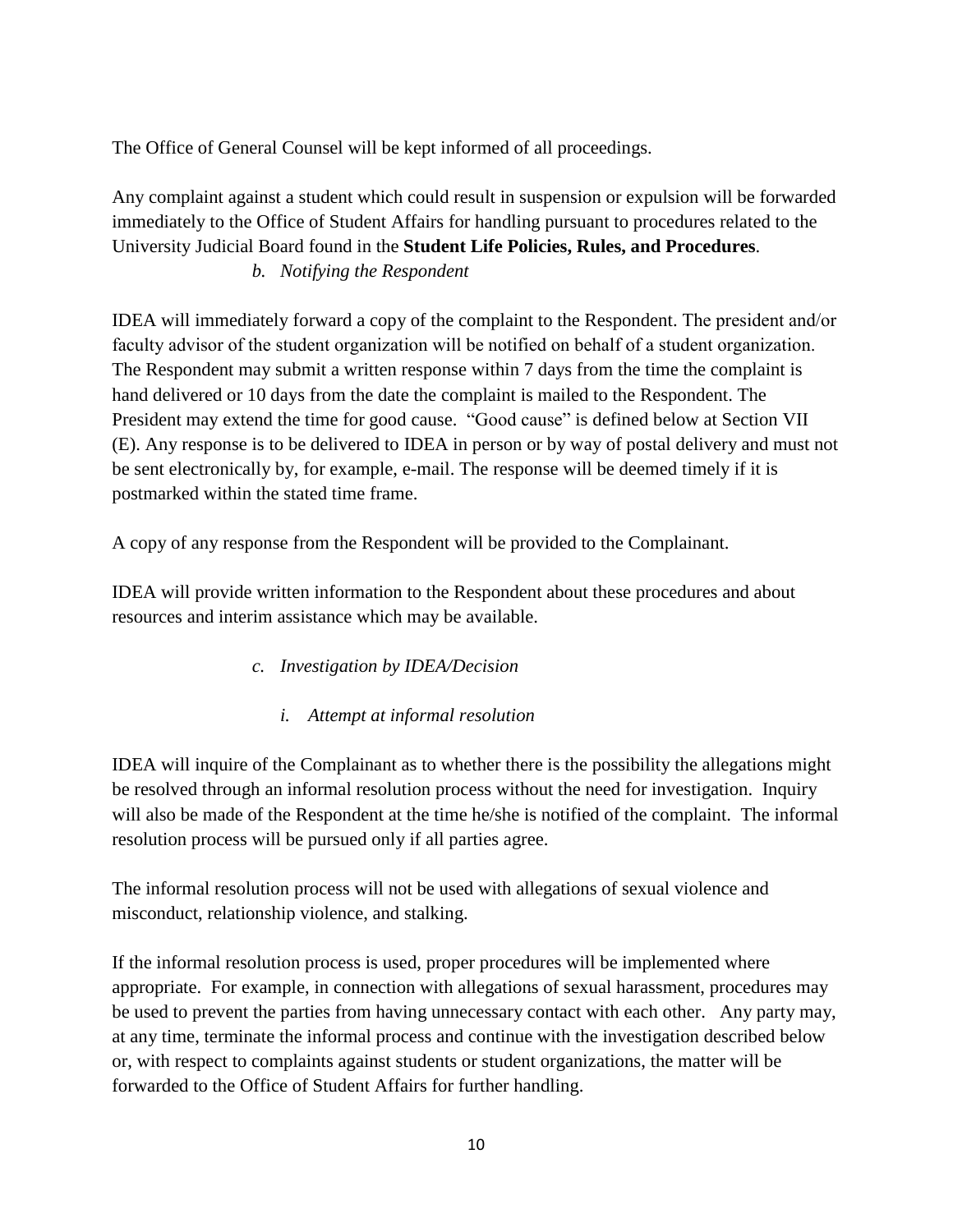In the event the parties are able to resolve the complaint, the parties' agreement will be reduced to writing for their signature. There will be no further investigation of the complaint. Any informal resolution must include measures to stop any discrimination, prevent any recurrence, correct any discriminatory effects, and protect other members of the University community from discrimination.

Any complaints against students or student organizations which are filed with IDEA but for which there is no agreement to attempt informal resolution or are not resolved informally or relate to matters not subject to informal resolution, will be forwarded to the Office of Student Affairs and will proceed under procedures related to the University Judicial Board found in the **Student Life Policies, Rules, and Procedures**.

# *ii. Investigation by IDEA/Recommendations/Decision*

It is intended that an initial decision with respect to complaints will be made within 60 days of the initial filing of the complaint.

IDEA should complete any investigation within 35 days from the filing of any response or from the expiration of the time to file a response. The President may extend the time for good cause. "Good cause" is defined below at Section VII (E).

In the event the informal resolution process is not used or is unsuccessful, IDEA will proceed with the investigation of the complaint.

IDEA will meet separately with the Complainant and the Respondent to gather additional facts and information about the allegations in the complaint and any response, including the identities of individuals who may have information.

IDEA will conduct such investigation as is believed is warranted. University employees and students are expected to cooperate with investigations by IDEA. All relevant files not privileged will be available to IDEA. The parties will be kept informed in writing as to the progress of the investigation.

Once the investigation is finished, a report will be prepared by IDEA. The report will review the allegations in the complaint and any response; the factual findings from the investigation; and IDEA's conclusions as to whether any discrimination occurred. The report will be based upon assertions and allegations to which the parties have had the opportunity to respond. If IDEA concludes there was discrimination, the report will include recommended sanctions and corrective action regarding the Respondent if appropriate.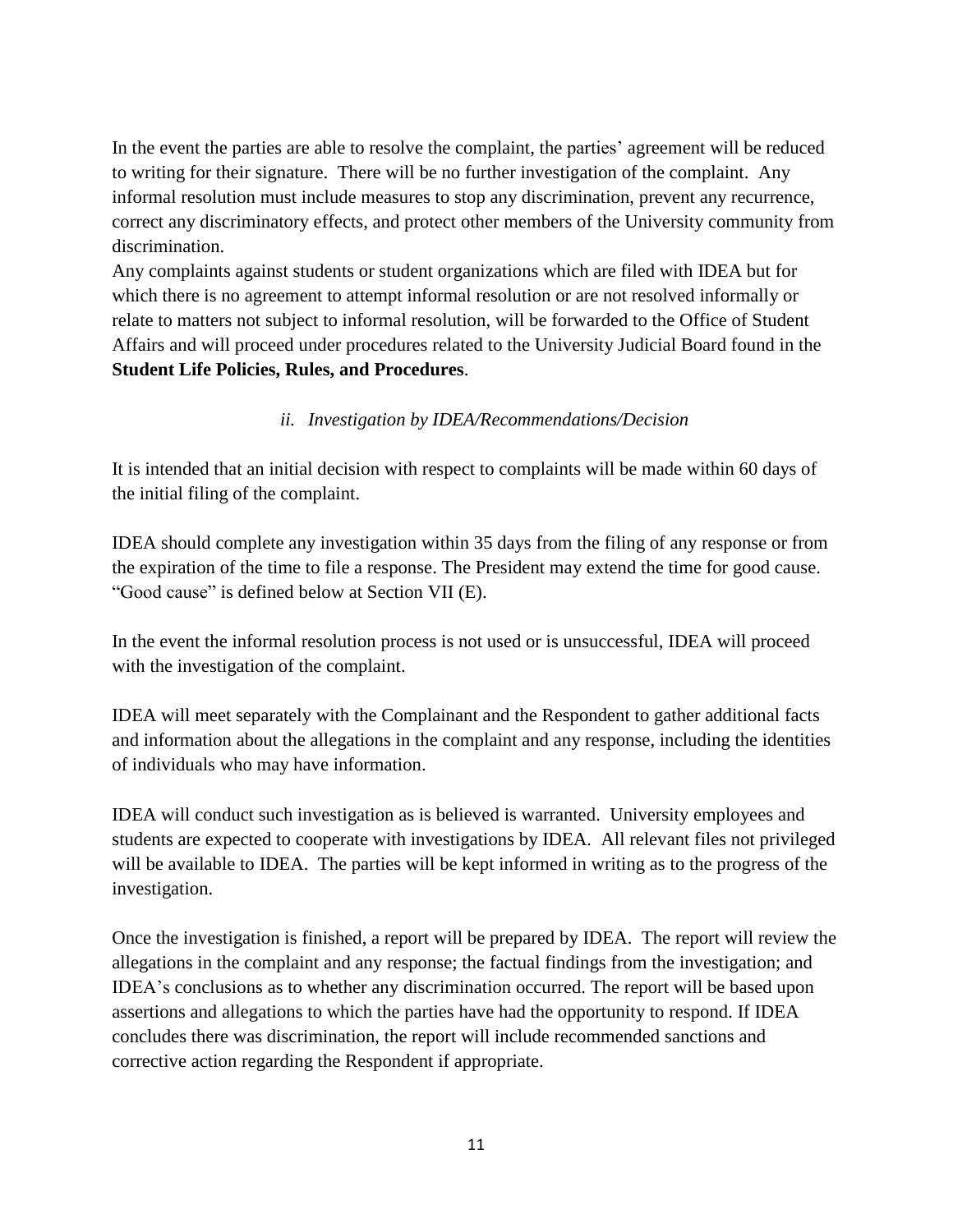The report will be submitted by IDEA to the Vice President of the area in which the Respondent is employed and simultaneously to the parties for consideration of the conclusions regarding discrimination and any recommended sanctions and corrective action. The parties will have 7 days from the date the report is mailed to submit written comments to the Vice President, who will provide copies of the comments to each of the parties and IDEA. The Vice President will have 5 days, after receipt of all comments or expiration of the time for submitting comments, in which to review the report and any comments and to issue the final written decision. The President may extend the time for good cause. "Good cause" is defined below at Section VII (E).

A final written decision as to whether discrimination occurred and any sanctions and corrective action will be made by the Vice President after considering the report and recommendations from IDEA and any comments from the parties. The final decision will state the rationale for the Vice President's conclusions as to whether discrimination occurred. If there is a finding of discrimination, sanctions and corrective action imposed will include measures to stop the discrimination, prevent it from recurring, correct its discriminatory effects, and protect other members of the University community from discrimination. The rationale for any sanctions will be stated.

The final decision may provide that any sanctions and corrective action, including disciplinary action, are to be effective immediately and are to remain effective during any Further Review.

A copy of the final decision will be provided by the Vice President simultaneously in writing by mail to the Complainant and the Respondent, along with the procedures for further review, and to the Executive Director/Title IX Coordinator.

In the event the Respondent is employed in an area which is not overseen by a Vice President and with respect to non-University individuals, the President will appoint an individual who will perform the duties and functions of a Vice President with respect to the complaint.

## *d. Time for Completing Initial Review Process*

It is the intent of this policy that the Initial Review process should typically be completed within 60 days of the filing of the complaint. The President may extend the time for good cause. "Good cause" is defined below at Section VII (E).

It is the responsibility of each party to ensure that IDEA has the proper address to which all documents may be mailed to that party. Each party is responsible for arranging to monitor his/her mail regularly while any matter is pending so that mail may be received and proper action in response to any notice or decision may be taken in a timely fashion.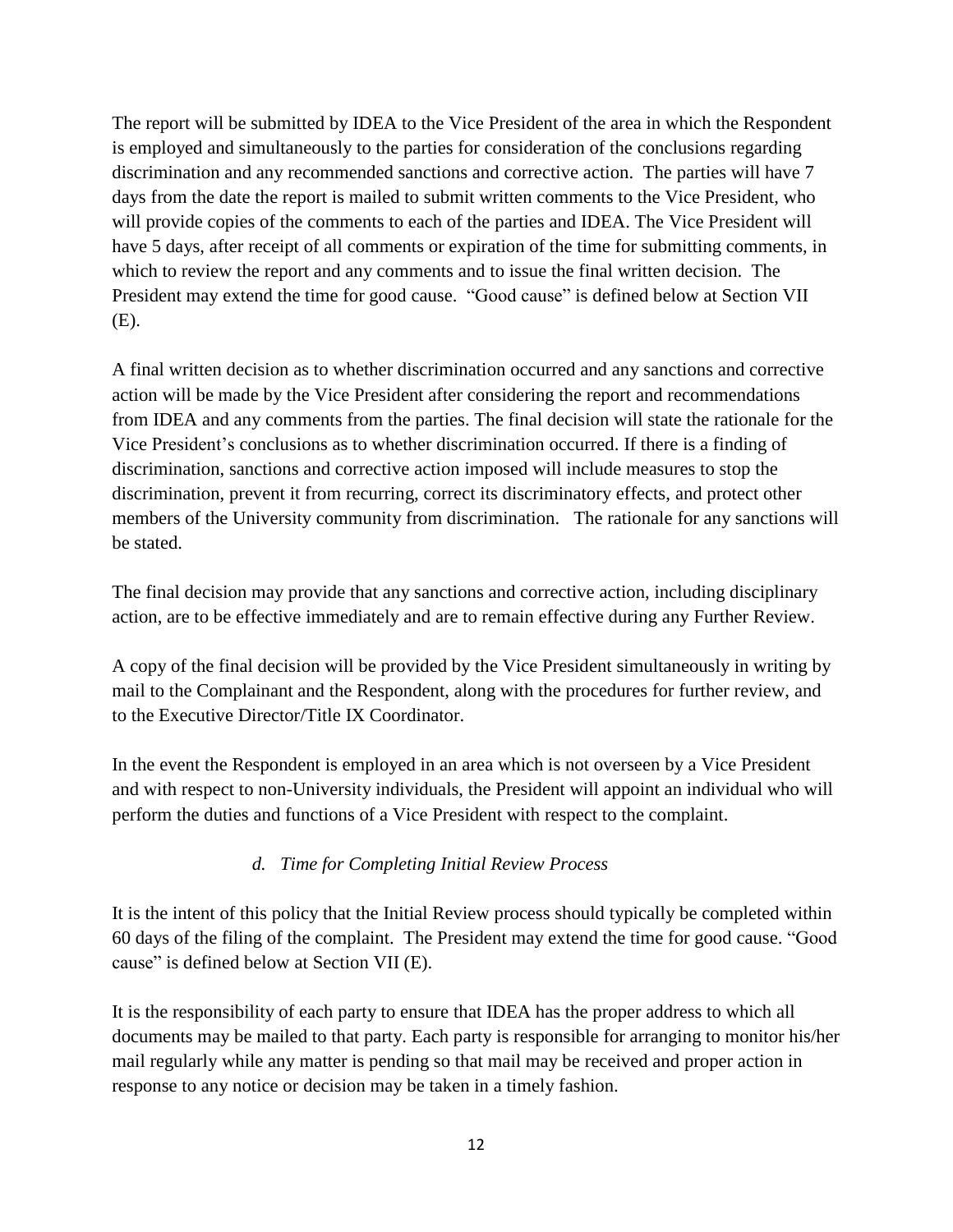In addition, each party should provide IDEA with other current contact information, such as cell phone number, so that the party can be reached on short notice.

# *e. Role of Advisors in the Initial Review Process*

The parties may have an advisor, including an attorney, during the Initial Review process. Advisors may accompany a party to any meeting with the party, but will not participate in any investigations or meetings.

# **V. Further Review**

Any party shall have the right to request Further Review of the final decision. The request for Further Review may relate to the determination as to whether discrimination occurred and/or the sanctions and corrective action imposed.

# A. Filing a Request for Further Review and Submitting a Response

A party has 10 days from the date the final decision is mailed to file a request for Further Review with the Executive Director/Title IX Coordinator. A request for Further Review is to be delivered to the Executive Director/Title IX Coordinator in person or by way of postal delivery and must not be sent electronically by, for example, e-mail. The request for Further Review will be deemed timely if it is postmarked within the stated time frame. The President may extend the time for good cause. "Good cause" is defined below at Section VII (E).

If a request for Further Review is not made within the stated time frame, there will be no additional review of the final decision.

The request for Further Review shall set forth the grounds for review in writing. A copy of the request for Further Review will be provided by the Executive Director/Title IX Coordinator, or designee, to the other party/parties. The Executive Director/Title IX Coordinator, or designee, will notify the President and any Vice President involved in the Initial Review of the request for Further Review.

The individual requesting Further Review is designated the "Petitioner." The other party is designated the "Answering Party."

## B. Submitting a Response to the Request for Further Review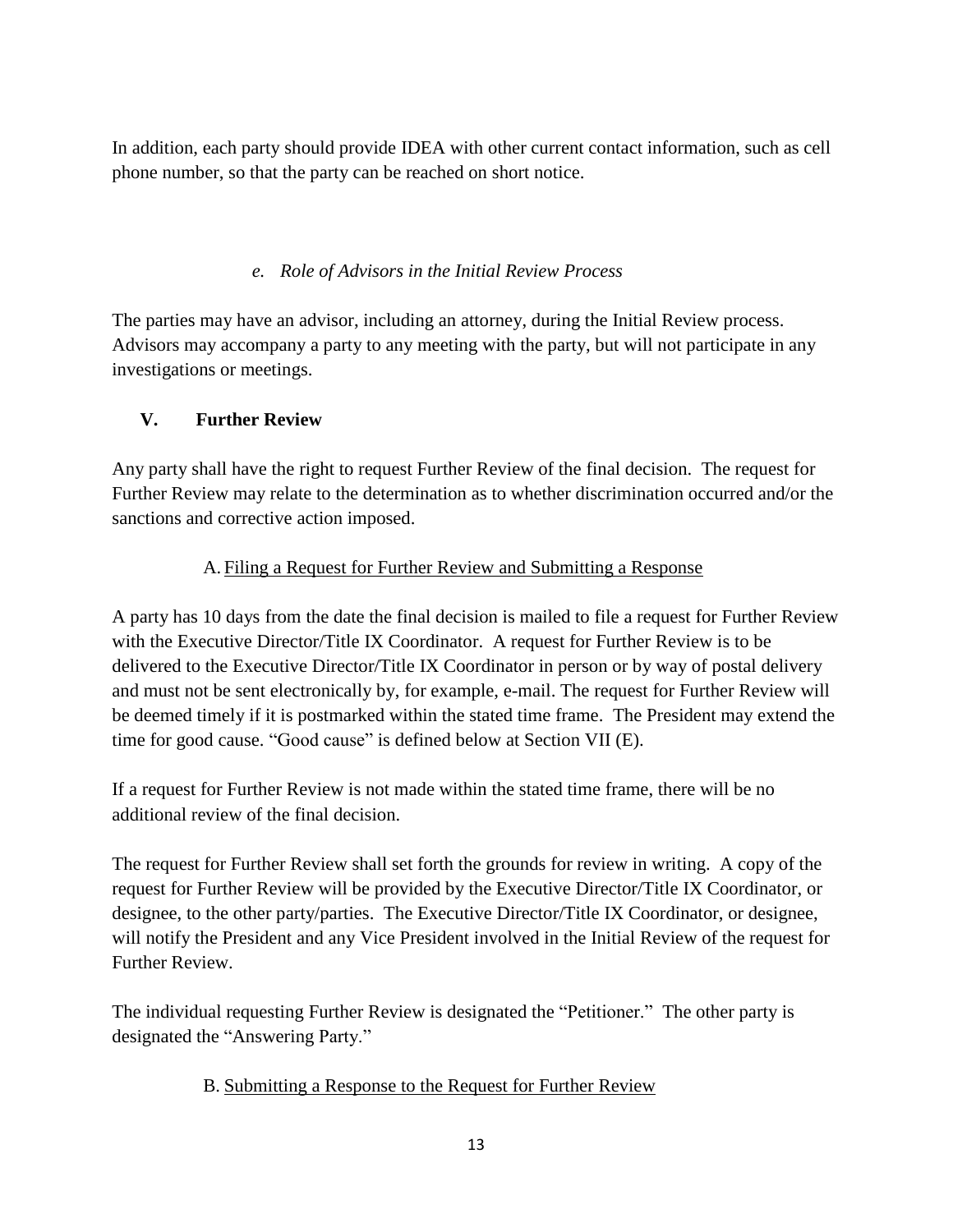The Answering Party may submit to the Executive Director/Title IX Coordinator a written response to the request for Further Review within 7 days from the time the request for review is hand delivered or 10 days from the date it is mailed. The President may extend the time for good cause. "Good cause" is defined below at Section VII (E).

Any response is to be delivered to the Executive Director/Title IX Coordinator in person or by way of postal delivery and must not be sent electronically by, for example, e-mail. The response will be deemed timely if it is postmarked within the stated time frame.

The Executive Director/Title IX Coordinator, or designee, will provide a copy of any response to the Petitioner.

# C. Procedures for Further Review

Further Review will be conducted by a Review Committee composed of 3 employees of the University appointed by the President. The chair of the Review Committee shall be designated by the President. The President shall appoint the Review Committee within 10 days after receipt of the request for Further Review from the Executive Director/Title IX Coordinator or designee. The President may extend the time for good cause. "Good cause" is defined below at Section VII (E).

Except as otherwise provided here, the Review Committee's review will be by way of a hearing. It shall develop its rules of procedure which will include the following:

- a. A de novo hearing.
- b. The right to be represented by counsel.
- c. The right to produce witnesses and to cross-examine witnesses presented against a party.
- d. As a general practice, the Review Committee will not be obligated to conform to technical rules of evidence.
- e. Timely and equal access to the parties and appropriate officials to any information that will be used during the hearing;
- f. The burden of proof shall be on the Petitioner.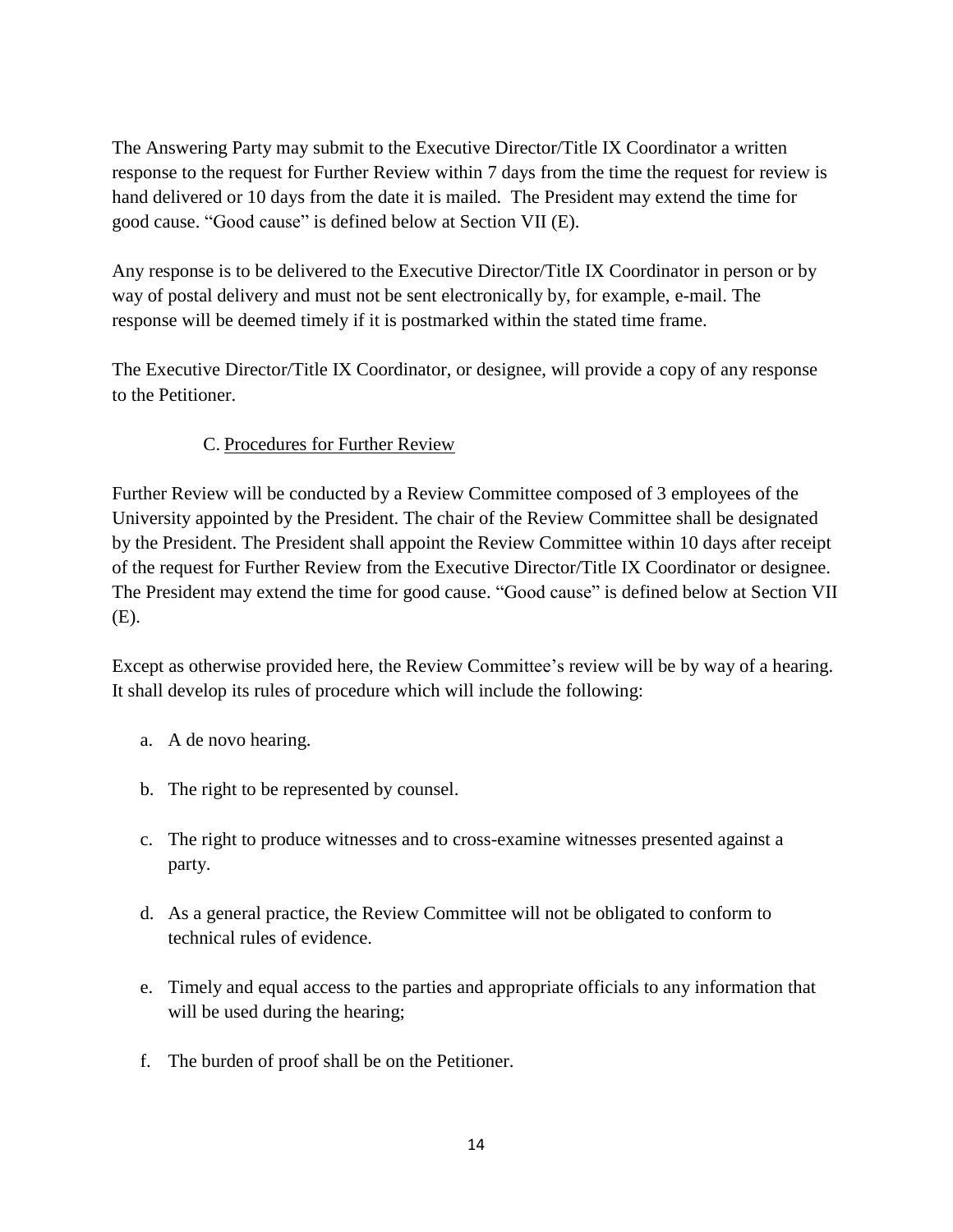g. A record of the proceedings shall be retained by electronic and/or stenographic recording.

All procedures shall be applied in a manner which is consistent with due process under the circumstances of the case.

If consideration of the request for Further Review by the Review Committee reveals that if true the request provides no basis for review, it will so advise the parties and request simultaneous statements in support of their respective positions. If the Review Committee still believes the request provides no basis for review, it will recommend to the President that the request for Further Review be dismissed without a hearing.

In an appeal from a dismissal of a Complaint by a Vice President under Section  $IV(B)(1)(a)$ , the Appeals Board will review any materials presented to IDEA and the Vice President, and the decision of the Vice President. The Appeals Board will advise the Petitioner and Answering Party that he/she may provide a written statement in support of his/her position, copies of which will be provided to the parties. If the Appeals Board believes that the Complaint states a claim it will make its recommendation to the President that the matter be returned to IDEA for further proceedings. Otherwise, it will recommend that the decision of the Vice President be upheld.

## D.Recommendation of the Review Committee

The decision of the Review Committee shall be in the form of a recommendation to the President of the University and shall include the question presented, its findings of fact based upon evidence presented at the hearing, and the conclusion, rationale, and recommendation of the Review Committee. A copy of the recommendation will be provided in writing simultaneously by mail to the parties. In the event discrimination is found to have occurred, sanctions and corrective action will be recommended which will include measures to stop the discrimination, prevent it from recurring, correct its discriminatory effects, and protect other members of the University community from discrimination. The rationale for any sanctions will be stated.

The Review Committee should complete its review and preparation of its recommendations as expeditiously as possible, and typically within 30 days of appointment. The President may extend the time for good cause. "Good cause" is defined below at Section VII (E).

The President shall act upon the recommendation within 10 days of receipt and will state the basis for his or her decision in writing. The President may extend the time for good cause showing. "Good cause" is defined below at Section VII (E).

The decision of the President shall be made a part of the record. The President may request additional information in whatever form the President seeks to adopt. The parties will be advised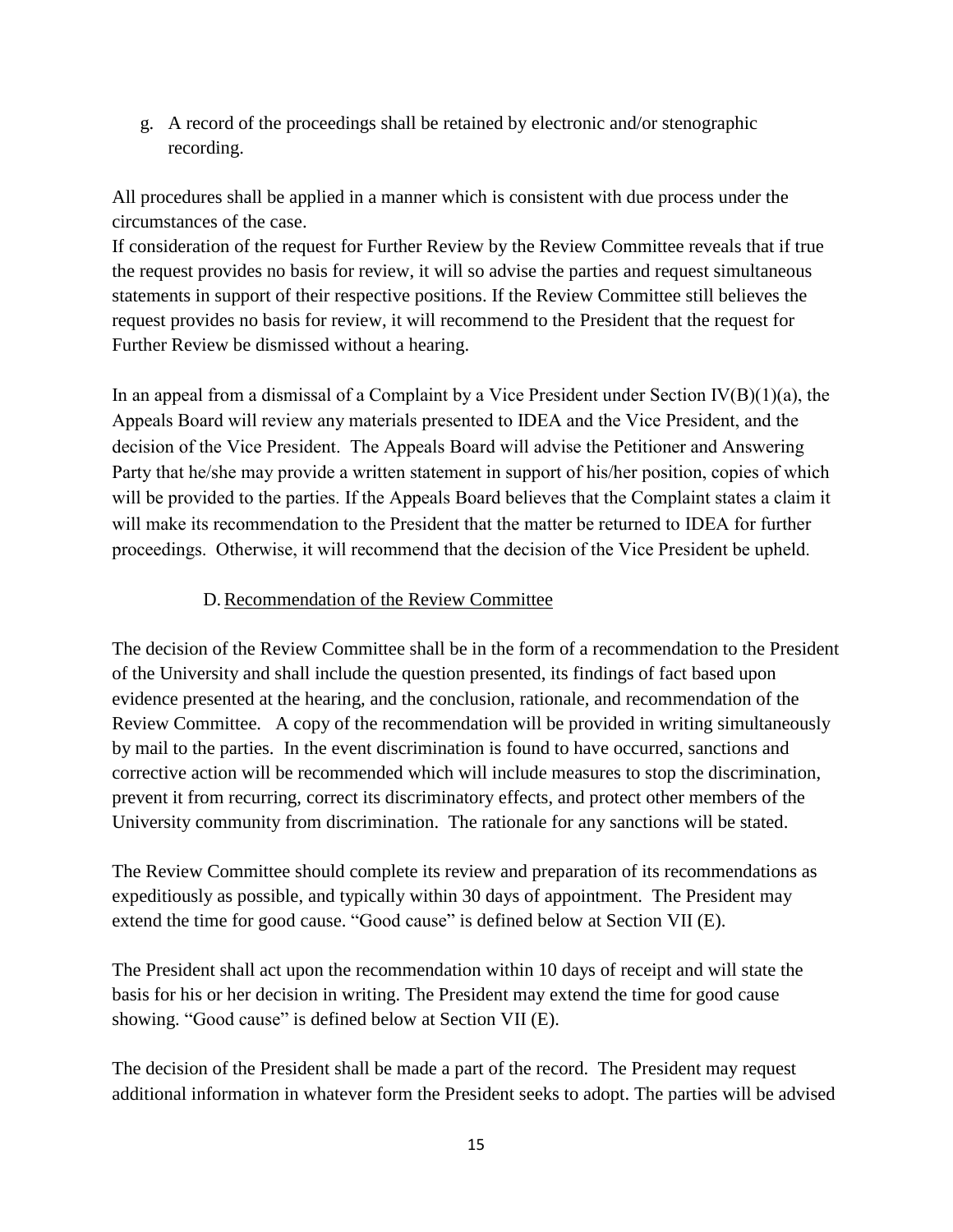of such requests for additional information and will be provided with a copy of any response along with the opportunity to provide a written reply.

The written decision of the President will be provided to the parties simultaneously, the pertinent Vice President, and the Executive Director/Title IX Coordinator. The decision of the President shall be final save and except as an appeal to the Board of Regents may be mandated by law.

# **VI. Retaliation Prohibited**

There will be no retaliation against any individual because he or she has made a complaint, testified, assisted, or participated in any manner in any investigation, proceeding, or hearing.

Allegations that a student has retaliated should be reported to the Coordinator of Student Conduct and Special Projects for Student Affairs. Allegations that a Murray State employee or volunteer, or a non-University individual has retaliated should be reported to the Executive Director of IDEA/Title IX Coordinator. Such allegations will be investigated consistent with the procedures provided in this policy.

# **VII. Additional Information**

# A. Burden of Proof

The burden of proof is on the Complainant, in the Initial Review, and the Petitioner, in proceedings for Further Review, to prove his/her allegations by a preponderance of the evidence. A "preponderance of the evidence" means a matter is more likely than not.

# B. Calculation of Time

In calculating any period of time under this policy, the last day of the period so computed is to be included unless it is a Saturday, Sunday or a Murray State University holiday, in which event the period runs until the end of the next day which is not a Saturday, a Sunday or a Murray State University holiday.

As used in this policy, "days" refers to calendar days.

# C. Confidentiality

Murray State University will, to the extent possible under law and except as provided under this policy, keep confidential allegations, complaints, responses, investigative materials, and other matters under this policy. Individuals may be provided with documents or information when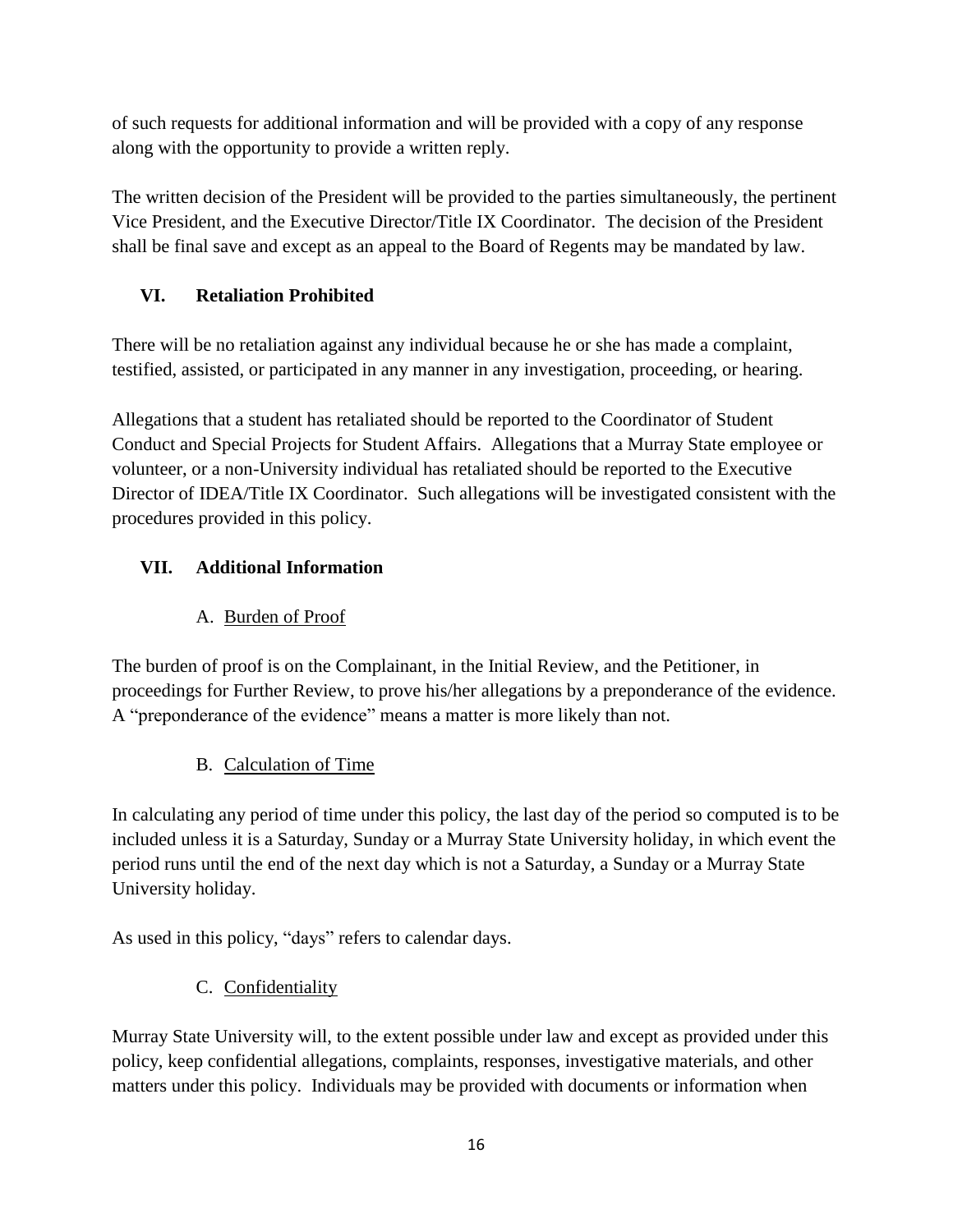necessary, if there is a need to know, and if allowed by law. Murray State will protect the confidentiality of victims to the extent permissible by law by (i) completing publicly available recordkeeping without inclusion of personally identifiable information about the victim and (ii) maintaining as confidential any accommodation or protective measures provided to the victim to the extent that maintaining such confidentiality would not impair Murray State's ability to provide the accommodation or protective measures.

# D. Conflicts of Interest/Fairness of Proceedings

If any employee in IDEA or a Vice President is the person complained against, the President of the University will designate an individual to perform the functions of that position or office under this policy. If the complaint is against the President, the Chair of the Board of Regents will designate an individual to perform the functions of the President.

The proceedings will provide a prompt, fair, and impartial investigation and resolution by individuals who receive annual training on issues related to discrimination, including domestic violence, dating violence, sexual assault, and stalking and how to conduct investigations, reviews, and hearings that promote the safety of victims and accountability. Individuals involved in receiving and investigating allegations and complaints and in deciding any matters under this policy must not have any actual or perceived conflicts of interest or bias for or against any party. Any conflict will be disclosed to the parties. Any party who believes any of the preceding individuals may have a conflict of interest or bias will immediately notify the Executive Director/Title IX Coordinator.

# E. Determining Good Cause/Notification of Extension of Time

"Good cause" as used in this policy shall include but not be limited to matters such as illness, death within the family, absence from the University, and any other circumstances which will constitute undue hardship upon that person who may want to respond or who is required to respond or take action. "Good cause" may also arise from the circumstances surrounding a particular matter such as the number of parties involved, the number of issues involved, the unavailability of the parties and witnesses, or the number of witnesses or the amount of evidence involved.

All parties will be notified in writing when an extension of time is allowed and will be informed of the reason for the extension of time.

# F. Matters to Proceed Expeditiously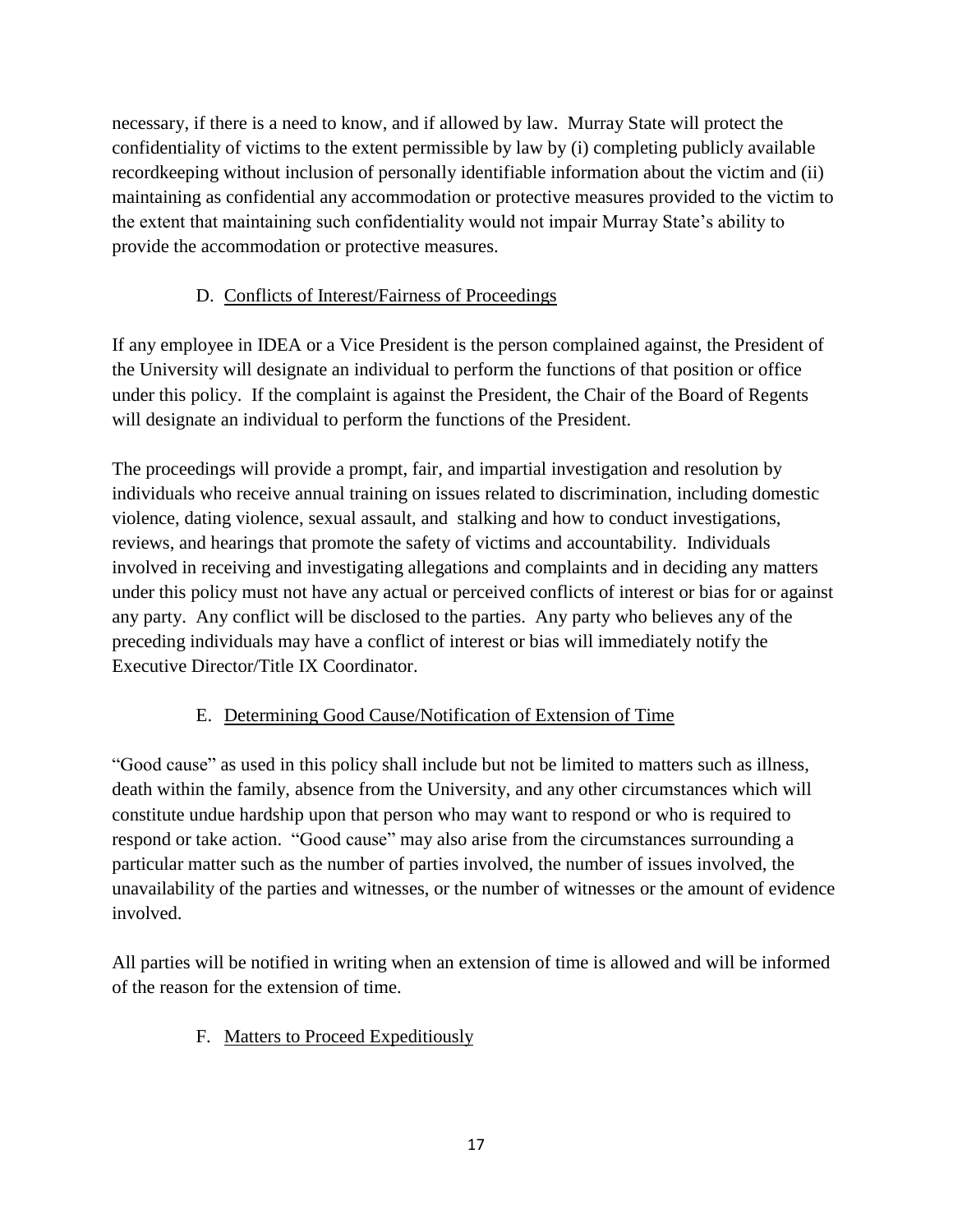It is the express intent of this policy that all allegations and complaints be investigated and resolved in an expeditious manner and without unnecessary delay.

# G. Other Action by Individuals Alleging Discrimination

An individual alleging discrimination has the right to pursue action with other agencies, including the right to pursue criminal charges if a crime has occurred. The University's response to allegations under this policy will, to the extent possible, not be delayed pending the outcome of any such other action.

# H. Responsibility of the President

The President, or his or her delegee, will ensure that information in this policy is kept current and will provide for current and accurate references to policies, laws, offices, methods of reporting, and links. Updated information will be provided as needed. The President is authorized, without additional approval, to make any amendment to these policies and procedures as may be deemed necessary. The only exception to the preceding is that the Board of Regents must approve any amendment which changes the person or entity who formally adjudicates a complaint.

# I. Sanctions and Corrective Action

Any sanctions and corrective action taken in the event of a finding of discrimination will include measures to stop the discrimination, prevent it from recurring, correct its discriminatory effects, and protect other members of the University community from discrimination. Under certain circumstances, training may be required for an individual or a larger group.

Employees or volunteers who are found to have discriminated are subject to disciplinary action including counseling/training, written warning, suspension, termination, ban from campus, and counseling/training.

A non-University individual, found to have engaged in prohibited behavior after any required hearing, is subject to disciplinary action including written warning, ban from campus, or ban from certain areas.

The imposition of sanctions and corrective action under this policy does not prevent any other entity from imposing penalties.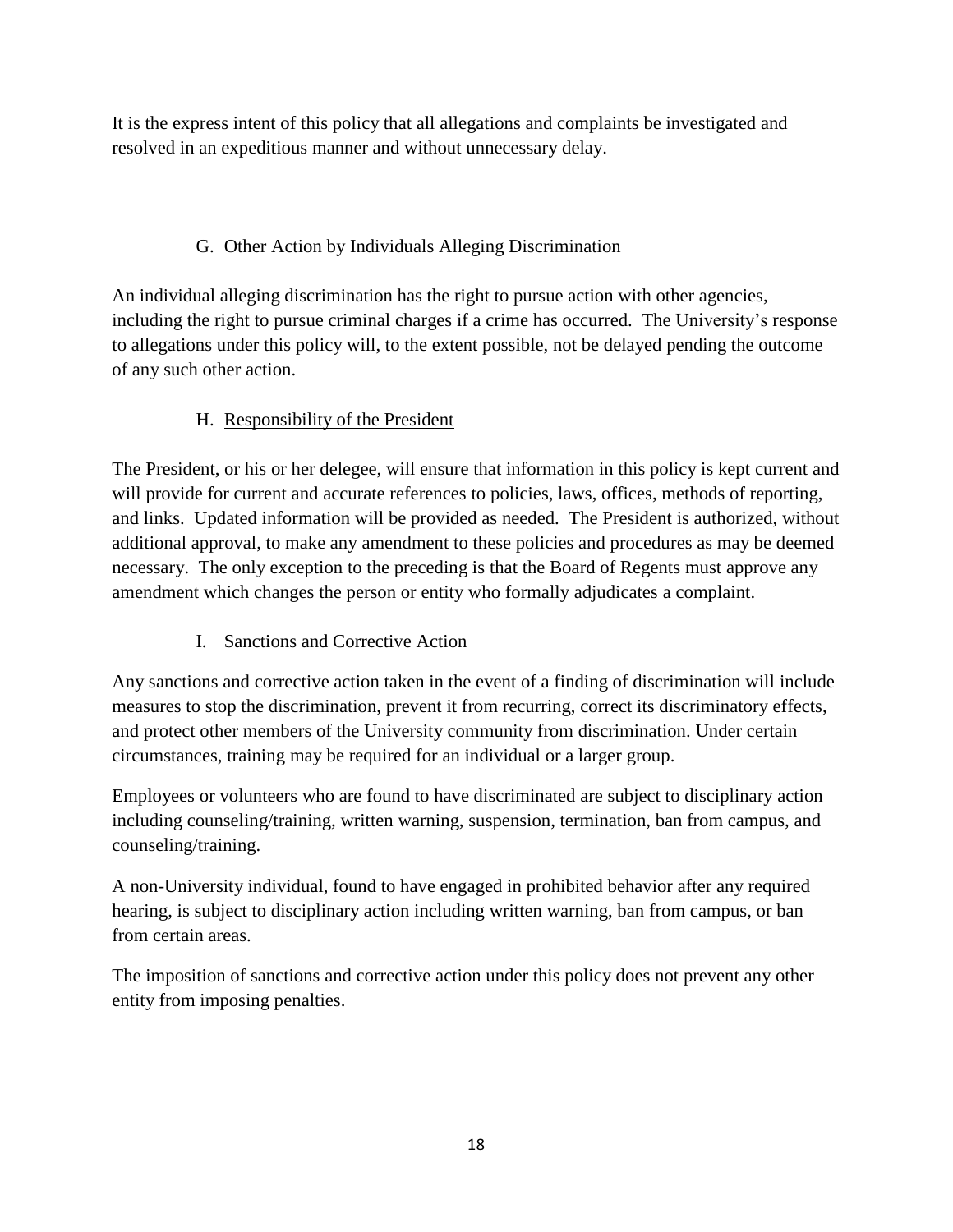## **APPENDIX I**

## **Affirmative Action Plan:**

The *Affirmative Action Plan for Minorities and Females* and *Affirmative Action Plan for Veterans and Individuals with Disabilities* can be accessed under the link for Affirmative Action, Sexual Harassment, and Grievances on the website of Office of Institutional Diversity, Equity and Access which can be found by searching the Murray State homepage.

## **Affirmative Action Policy Statement:**

The statement can be accessed under the link for Affirmative Action, Sexual Harassment, and Grievances on the website of Office of Institutional Diversity, Equity and Access which can be found by searching the Murray State homepage.

## **Policy Prohibiting Discrimination Based on Disability:**

See Section 2.23 of the *Policies of the Board of Regents* which can be accessed under the link for the Board of Regents Policy Manual on the website of the Board of Regents which can be found by searching the Murray State homepage.

The policy can also be accessed under the link for Policies and Procedures on the website of Office of Institutional Diversity, Equity, and Access which can be found by searching the Murray State homepage.

### **Non-Discrimination Statement:**

The statement can be accessed under the link for Affirmative Action, Sexual Harassment, and Grievances on the website of Office of Institutional Diversity, Equity, and Access which can be found by searching the Murray State homepage.

**Policy Condemning Sexual Violence and Misconduct, Relationship Violence and Stalking:** See Section 2.24 of the *Policies of the Board of* Regents which can be accessed under the link for the Board of Regents Policy Manual on the website of the Board of Regents which can be found by searching the Murray State homepage.

The policy can also be accessed under the link for MSU Policy Against Sexual Violence and Misconduct, Relationship Violence and Stalking on the website of Office of Institutional Diversity, Equity, and Access which can be found by searching the Murray State homepage.

## **Policy Prohibiting Sexual Harassment:**

See Section 2.21 of the *Policies of the Board of Regents* which can be accessed under the link for the Board of Regents Policy Manual on the website of the Board of Regents which can be found by searching the Murray State homepage.

The policy can also be accessed under the link for Affirmative Action, Sexual Harassment, and Grievances on the website of Office of Institutional Diversity, Equity, and Access which can be found by searching the Murray State homepage.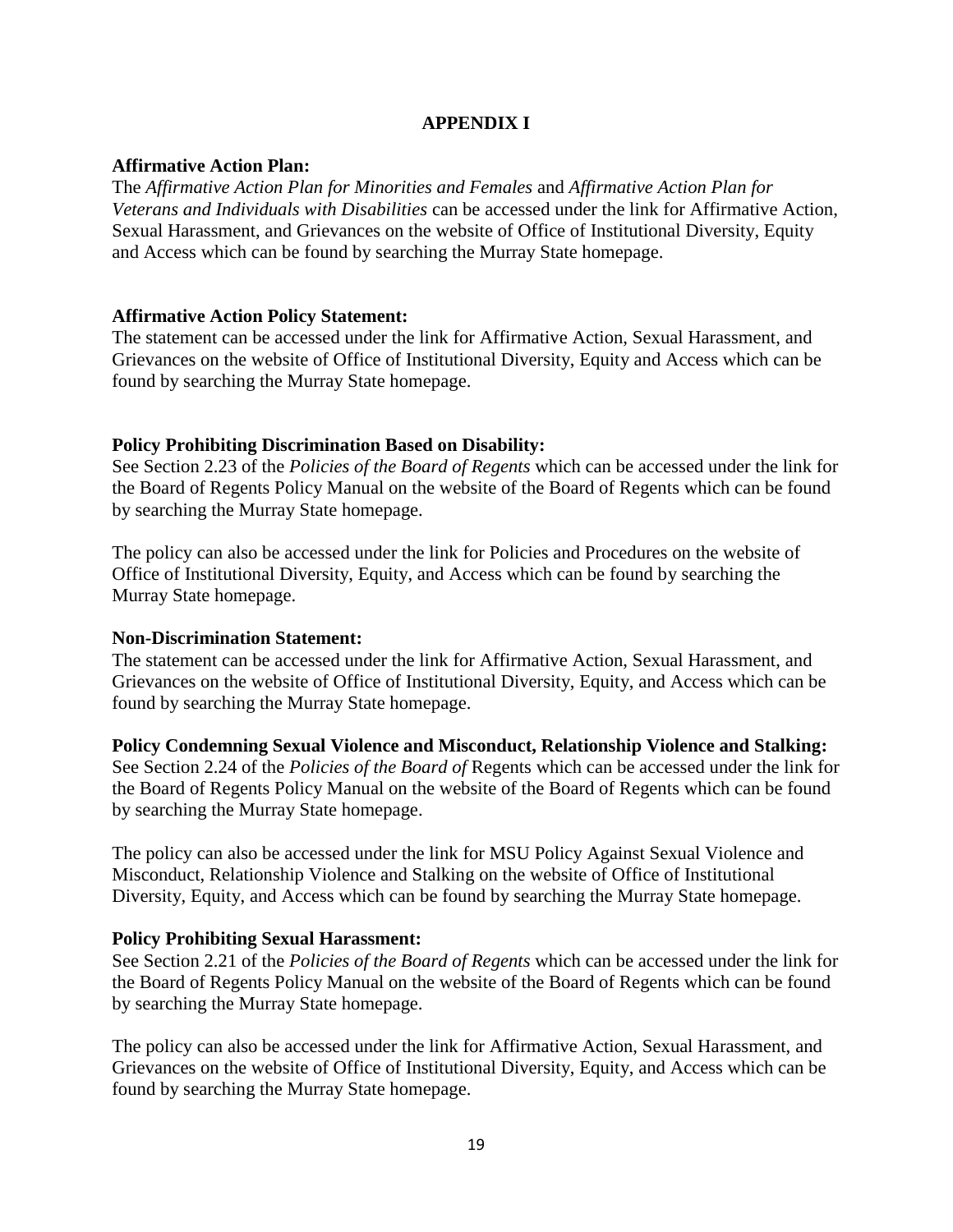## **STUDENT LIFE POLICIES**

#### **Non-Discrimination Statement:**

The statement can be found in the *Student Life Policies* under the link for Policies and Handbook on the website of Student Affairs which can be found by searching the Murray State homepage.

## **Policy on Combating Sexual Harassment:**

The policy can be found in the *Student Life Policies* under the link for Policies and Handbook on the website of Student Affairs which can be found by searching the Murray State homepage.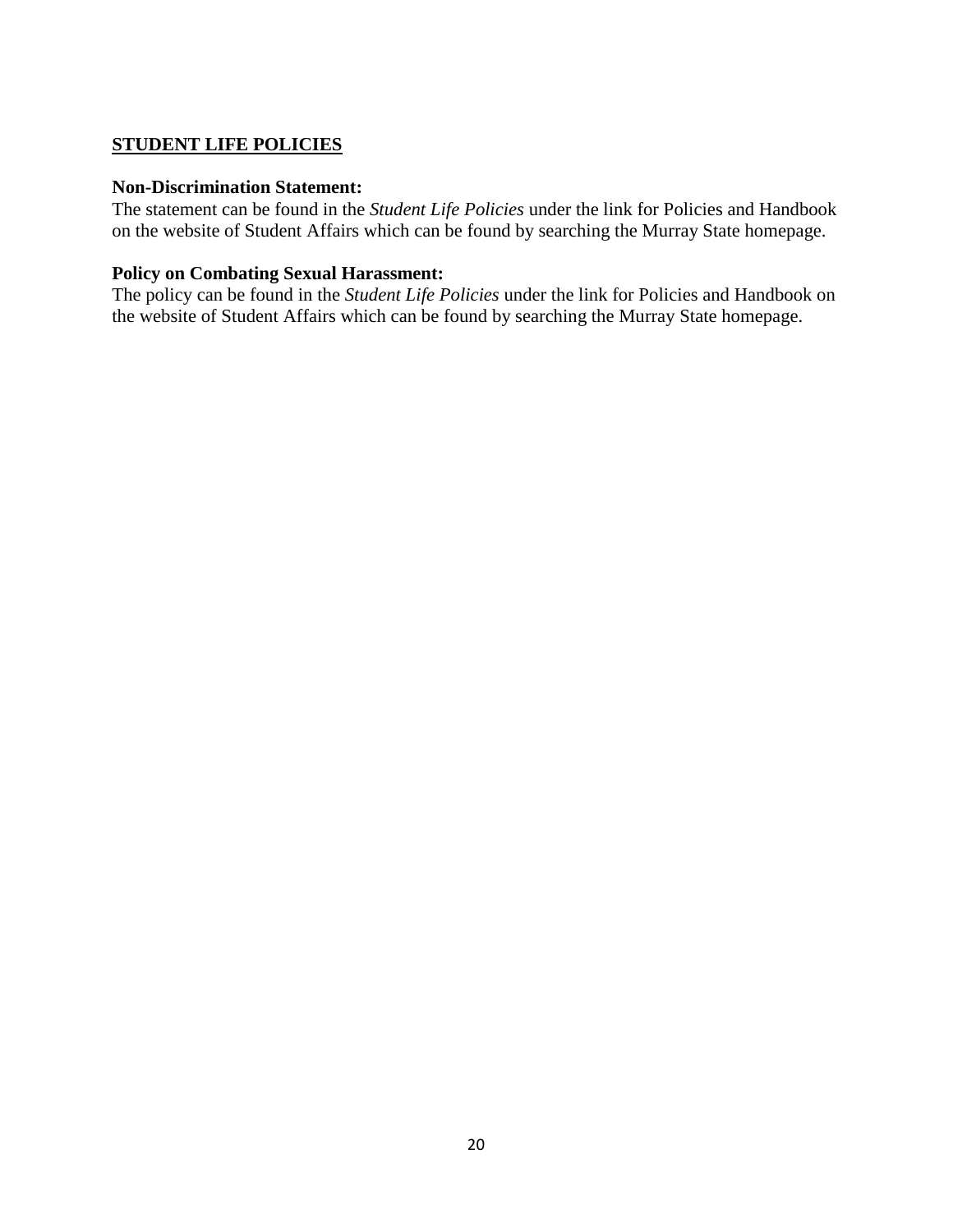#### **APPENDIX II**

Murray State University Athletics Matt Kelly, Senior Associate Athletic Director and Title IX Athletics Liaison 217 Stewart Stadium Murray, KY 42071 Phone: (270) 809-4424 Email: [mkelly@murraystate.edu](mailto:mkelly@murraystate.edu)

Murray State University Police Department 101 Public Safety Building Murray, KY 42071 Telephone: (270) 809-2222 Email: [msu.policedept@murraystate.edu](file://///robinhood/eq/Grievance%20Procedures%20&%20Other%20Procedures%20for%20Title%20IX/msu.policedept@murraystate.edu%20)

Office of Institutional Diversity, Equity, and Access (IDEA) Camisha Duffy, Executive Director/Title IX Coordinator 103 Wells Hall Murray, KY 42071 Telephone: (270) 809-3155 Fax: (270) 809-6887 TDD: (270) 809-3361 Email: [cduffy@murraystate.edu;](mailto:cduffy@murraystate.edu) [msu.titleix@murraystate.edu](mailto:msu.titleix@murraystate.edu) 

Office of Institutional Diversity, Equity, and Access (IDEA) J. Owen Butler, Deputy Title IX Coordinator and Investigator 103 Wells Hall Murray, KY 42071 Telephone: (270) 809-3155 Fax: (270) 809-6887 TDD: (270) 809-3361 Email: [jbutler9@murraystate.edu;](mailto:jbutler9@murraystate.edu) [msu.titleix@murraystate.edu](mailto:msu.titleix@murraystate.edu)

Office of Institutional Diversity, Equity, and Access (IDEA) Blaire Bushart, Deputy Title IX Coordinator and Investigator 103 Wells Hall Murray, KY 42071 Telephone: (270) 809-3155 Fax: (270) 809-6887 TDD: (270) 809-3361 Email: [bbushart@murraystate.edu;](mailto:dlockett2@murraystate.edu) [msu.titleix@murraystate.edu](mailto:msu.titleix@murraystate.edu)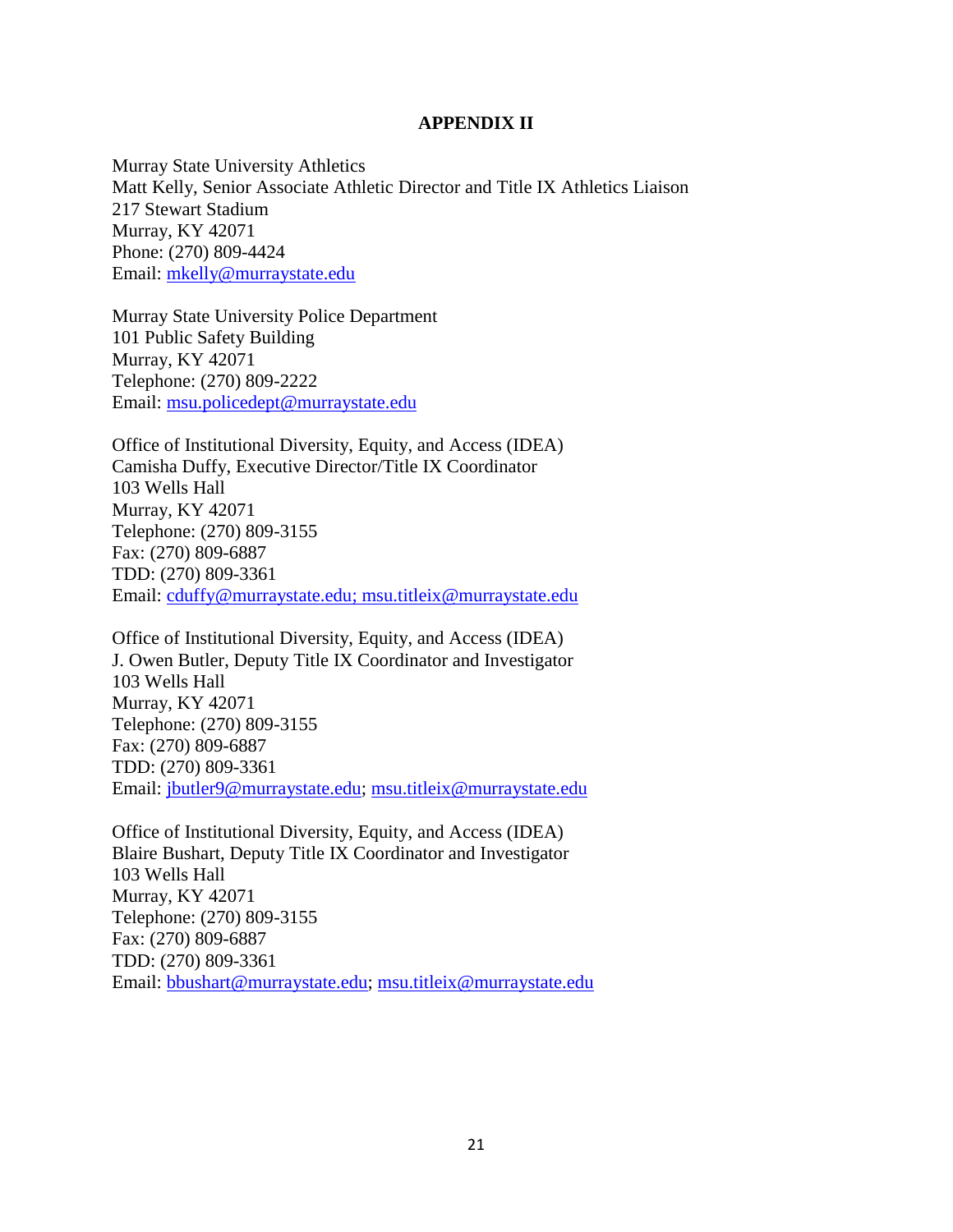Office of Institutional Diversity, Equity, and Access (IDEA) Lea Bowland, Assistant Director 103 Wells Hall Murray, KY 42071 Telephone: (270) 809-3155 Fax: (270) 809-6887 TDD: (270) 809-3361 Email: [lbowland2@murraystate.edu](mailto:lbowland2@murraystate.edu)

Office of the President 218 Wells Hall Murray, KY 42071 Telephone: (270) 809-3763

Office of Student Affairs Jennifer Caldwell, Coordinator of Student Conduct and Special Projects 425 Wells Hall Murray, KY 42071 Telephone: (270) 809-6833 Email: [jcaldwell@murraystate.edu](mailto:myoung@murraystate.edu)

U.S. Department of Education Office for Civil Rights The Wanamaker Building 100 Penn Square East, Suite 515 Philadelphia, PA 19107-3323 Telephone: (215) 656-8541 Facsimile: (215) 656-8605 TDD: (800) 877-8339 Email: [OCR.Philadelphia@ed.gov](mailto:OCR.Philadelphia@ed.gov)

U.S. Equal Employment Opportunity Commission 600 Dr. Martin Luther King, Jr. Place Suite 268 Louisville, KY 40202 Telephone: (800) 669-4000 Fax: (502) 582-5895 TTY: (800) 669-6820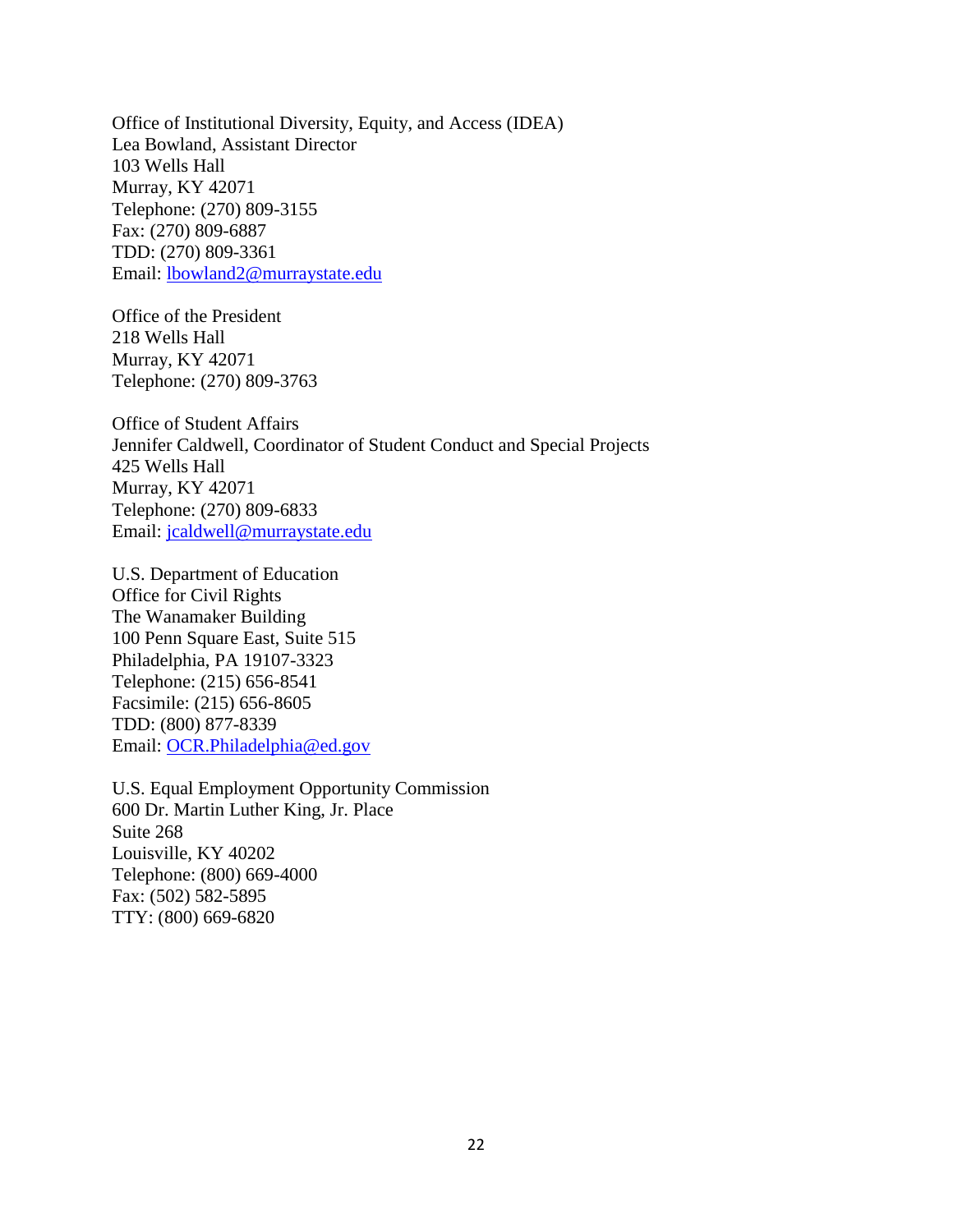#### **MURRAY CAMPUS**

#### **POLICE DEPARTMENTS**

Calloway County Sheriff 701 Olive Street Murray, KY 42071 Telephone: (270) 753-3151

Crime Stoppers Telephone: (270) 753-9500

Kentucky State Police Post One 8366 State Route 45 North Hickory, KY 42051 Telephone: (270) 856-3721

Murray Police Department 407 Poplar Street Murray, KY 42071 Telephone: (270) 753-1621

Murray State University Police Department 101 Public Safety Building Murray, KY 42071 Telephone: (270) 809-2222 Email: [msu.policedept@murraystate.edu](mailto:msu.policedept@murraystate.edu)

#### **MEDICAL CARE**

Murray Calloway County Hospital 803 Poplar Street Murray, KY 42071 Telephone: (270) 762-1100

#### **SEXUAL ASSAULT COUNSELING**

Counseling and Assessment Center Alexander Hall, 3rd Floor Murray, KY 42071

Telephone: (270) 809-6466 and (270) 809- 3822

Four Rivers Behavioral Health Lakes Center 1051 North  $16<sup>th</sup>$  Street Murray, KY 42071 Telephone: (270) 753-6622

Merryman House Domestic Violence Crisis **Center** Hotline: (800) 585-2686

Murray State University Women's Center Abigail Cox C103 Oakley Applied Science Building Murray, KY 42071 Telephone: (270) 809-3140 Email: [msu.womenscenter@murraystate.edu](mailto:msu.womenscenter@murraystate.edu)

Psychological Center Murray State University 401 Wells Hall Murray, KY 42071 Telephone: (270) 809-2504 Fax: (270) 809-2992

Purchase Area Sexual Assault and Child Advocacy Center Telephone: (270) 753-5777 Helpline: (800) 928-7273

University Counseling Services Counseling Center C104 Oakley Applied Science Building Murray State University Murray, KY 42071 Telephone: (270) 809-6851 Email: [msu.counselingcenter@murraystate.edu](mailto:msu.counselingcenter@murraystate.edu)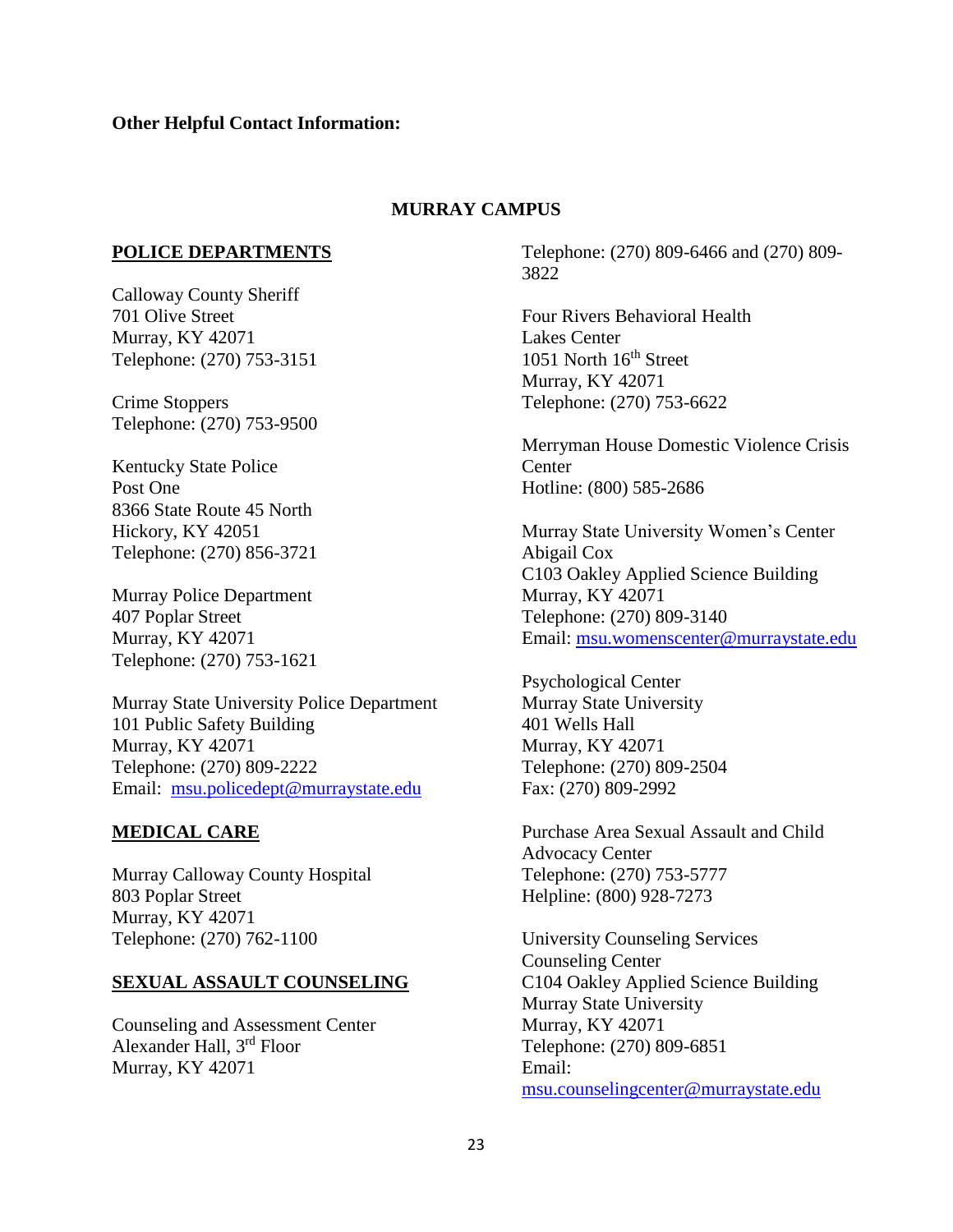#### **SUPPORT SERVICES**

Housing and Residence Life Dr. J. David Wilson 206 Stewart Stadium Murray, KY 42071 Telephone: (270) 809-2310 Email: [jwilson@murraystate.edu](mailto:jwilson@murraystate.edu)

Institute for International Studies Dr. Guangming Zou, Assistant Provost for International Studies 171 Woods Hall Murray, KY 42071 Telephone: (270) 809-4223 Email: [gzou@murraystate.edu](mailto:gzou@murraystate.edu)

LGBT Programming 243 Blackburn Science Building Murray, KY 42071 Telephone: (270) 809-5040 Email: [msu.lgbtprogramming@murraystate.edu](mailto:msu.lgbtprogramming@murraystate.edu)

Murray State University Women's Center Abigail Cox C103 Oakley Applied Science Building Murray, KY 42071 Telephone: (270) 809-3140 Email: [msu.womenscenter@murraystate.edu](mailto:msu.womenscenter@murraystate.edu)

Office of Multicultural Affairs S.G. Carthell, Executive Director 110A Curris Center Murray, KY 42071 Telephone: (270) 809-6836 Email: [scarthell@murraystate.edu](mailto:scarthell@murraystate.edu)

#### **OTHER IMPORTANT CONTACTS**

Murray State University Athletics Matt Kelly, Senior Associate Athletic Director and Title IX Athletics Liaison 217 Stewart Stadium Murray, KY 42071 Phone: (270) 809-4424 Email: [mkelly@murraystate.edu](mailto:mkelly@murraystate.edu)

Office of Institutional Diversity, Equity, and Access (IDEA) Camisha Duffy, Executive Director/Title IX Coordinator 103 Wells Hall Murray, KY 42071 Telephone: (270) 809-3155 Fax: (270) 809-6887 TDD: (270) 809-3361 Email: [cduffy@murraystate.edu;](mailto:cduffy@murraystate.edu) [msu.titleix@murraystate.edu](mailto:msu.titleix@murraystate.edu)

Office of Institutional Diversity, Equity, and Access (IDEA) J. Owen Butler, Deputy Title IX Coordinator and Investigator 103 Wells Hall Murray, KY 42071 Telephone: (270) 809-3155 Fax: (270) 809-6887 TDD: (270) 809-3361 Email: [jbutler9@murraystate.edu;](mailto:lcox15@murraystate.edu) [msu.titleix@murraystate.edu](mailto:msu.titleix@murraystate.edu)

Office of Institutional Diversity, Equity, and Access (IDEA) Blaire Bushart, Deputy Title IX Coordinator and Investigator 103 Wells Hall Murray, KY 42071 Telephone: (270) 809-3155 Fax: (270) 809-6887 TDD: (270) 809-3361 Email: [bbushart@murraystate.edu;](mailto:dlockett2@murraystate.edu) [msu.titleix@murraystate.edu](mailto:msu.titleix@murraystate.edu)

Office of Institutional Diversity, Equity, and Access (IDEA) Lea Bowland, Assistant Director 103 Wells Hall Murray, KY 42071 Telephone: (270) 809-3155 Fax: (270) 809-6887 TDD: (270) 809-3361 Email: [lbowland2@murraystate.edu](mailto:lbowland2@murraystate.edu)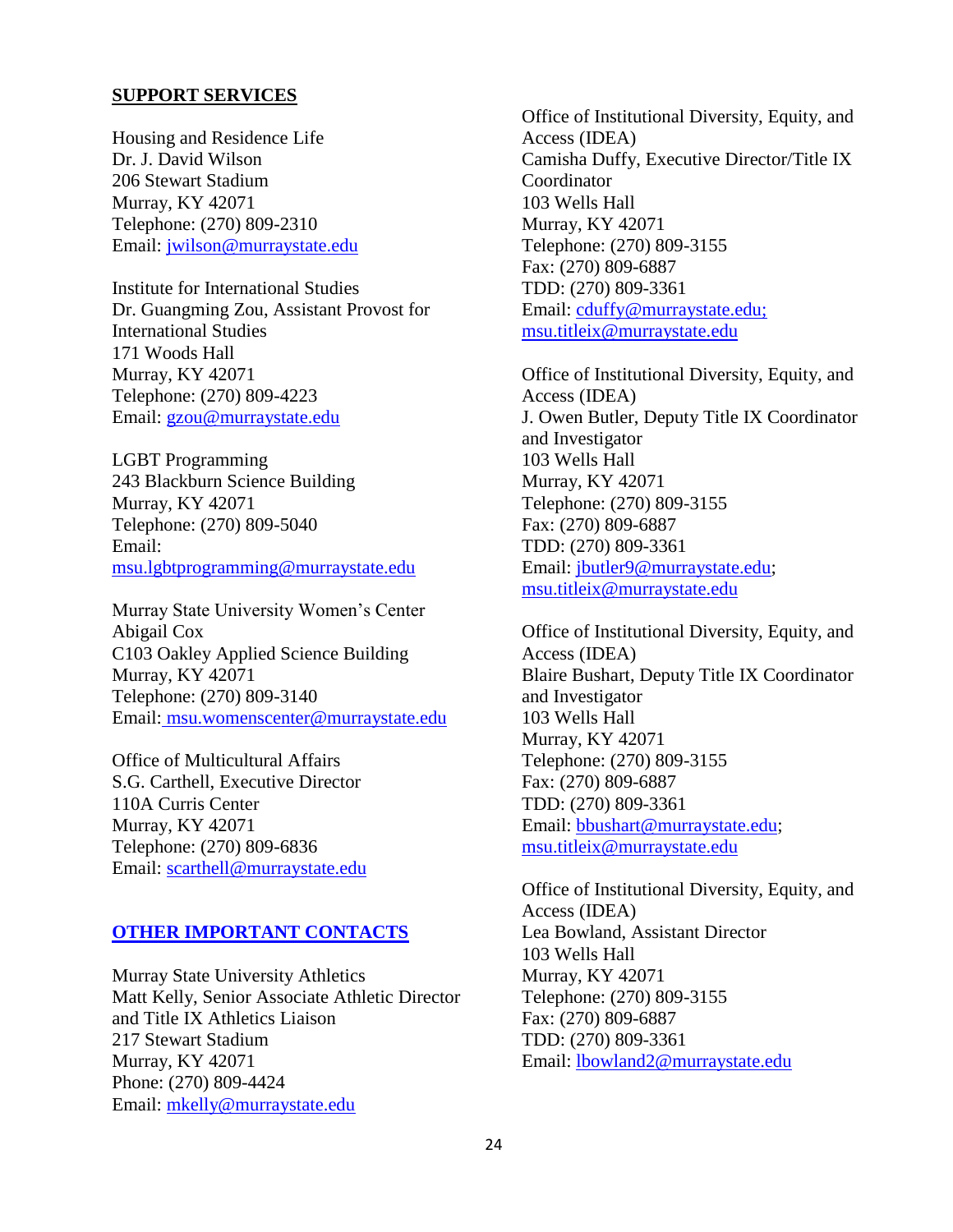Office of Student Affairs Jennifer Caldwell, Coordinator of Student Conduct and Special Projects 425 Wells Hall Murray, KY 42071 Telephone: (270) 809-6833 Email: [jcaldwell@murraystate.edu](mailto:myoung@murraystate.edu)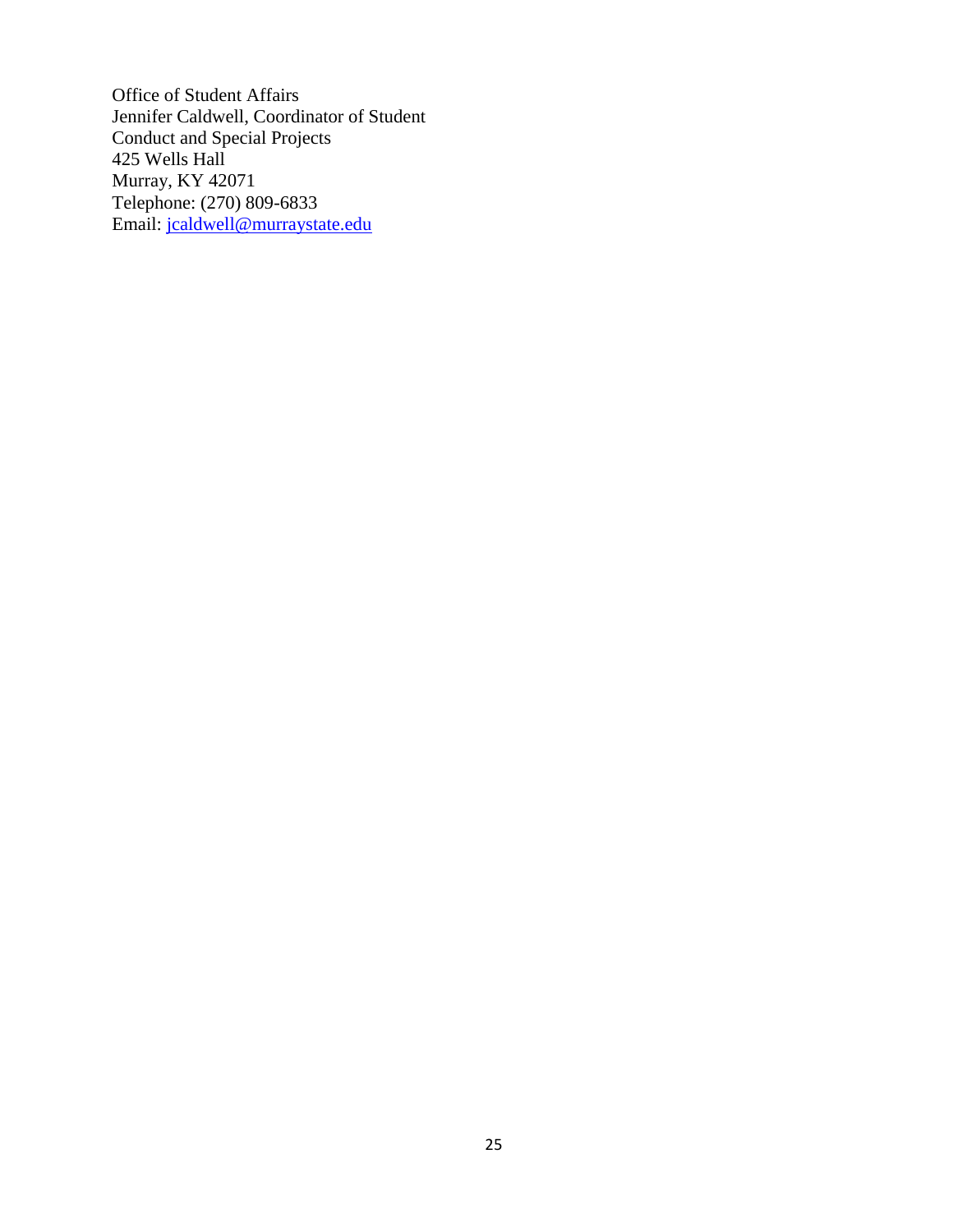### **PADUCAH CAMPUS**

#### **POLICE DEPARTMENTS**

Kentucky State Police Post One 8366 State Route 45 North Hickory, KY 42051 Telephone: (270) 856-3721

McCracken County Sheriff 301 South Sixth Street Paducah, KY 42003 Telephone: (270) 444-4719

Paducah Police Department 1400 Broadway Paducah, KY 42001 Telephone: (270) 444-8550

#### **MEDICAL CARE**

Baptist Health Paducah 2501 Kentucky Avenue Paducah, KY 42003 Telephone: (270) 575-2100

Lourdes Hospital 1530 Lone Oak Road Paducah, KY 42003 Telephone: (270) 444-2444

#### **SEXUAL ASSAULT COUNSELING**

Four Rivers Behavioral Health Center for Adult Services 425 Broadway Paducah, KY 42001 Telephone: (270) 442-7121

Merryman House Domestic Violence Crisis **Center** Hotline: (800) 585-2686

Psychological Center Murray State University 401 Wells Hall Murray, KY 42071 Telephone: (270) 809-2504 Fax: (270) 809-2992 Purchase Area Sexual Assault and Child Advocacy Center Telephone: (270) 534-4422 Helpline: (800) 928-7273

University Counseling Services Counseling Center C104 Oakley Applied Science Building Murray State University Murray, KY 42071 Telephone: (270) 809-6851 Email: [msu.counselingcenter@murraystate.edu](mailto:msu.counselingcenter@murraystate.edu)

Liaison: Dan Lavit; Telephone: (270) 809- 3282; Email: [dlavit@murraystate.edu](mailto:bvanhorn@murraystate.edu)

#### **SUPPORT SERVICES**

Murray State University Women's Center Abigail Cox C103 Oakley Applied Science Building Murray, KY 42071 Telephone: (270) 809-3140 Email: msu.womenscenter@murraystate.edu

### **OTHER IMPORTANT CONTACTS**

Office of Institutional Diversity, Equity, and Access (IDEA) Camisha Duffy, Executive Director/Title IX Coordinator 103 Wells Hall Murray, KY 42071 Telephone: (270) 809-3155 Fax: (270) 809-6887 TDD: (270) 809-3361 Email: [cduffy@murraystate.edu;](mailto:cduffy@murraystate.edu) [msu.titleix@murraystate.edu](mailto:msu.titleix@murraystate.edu)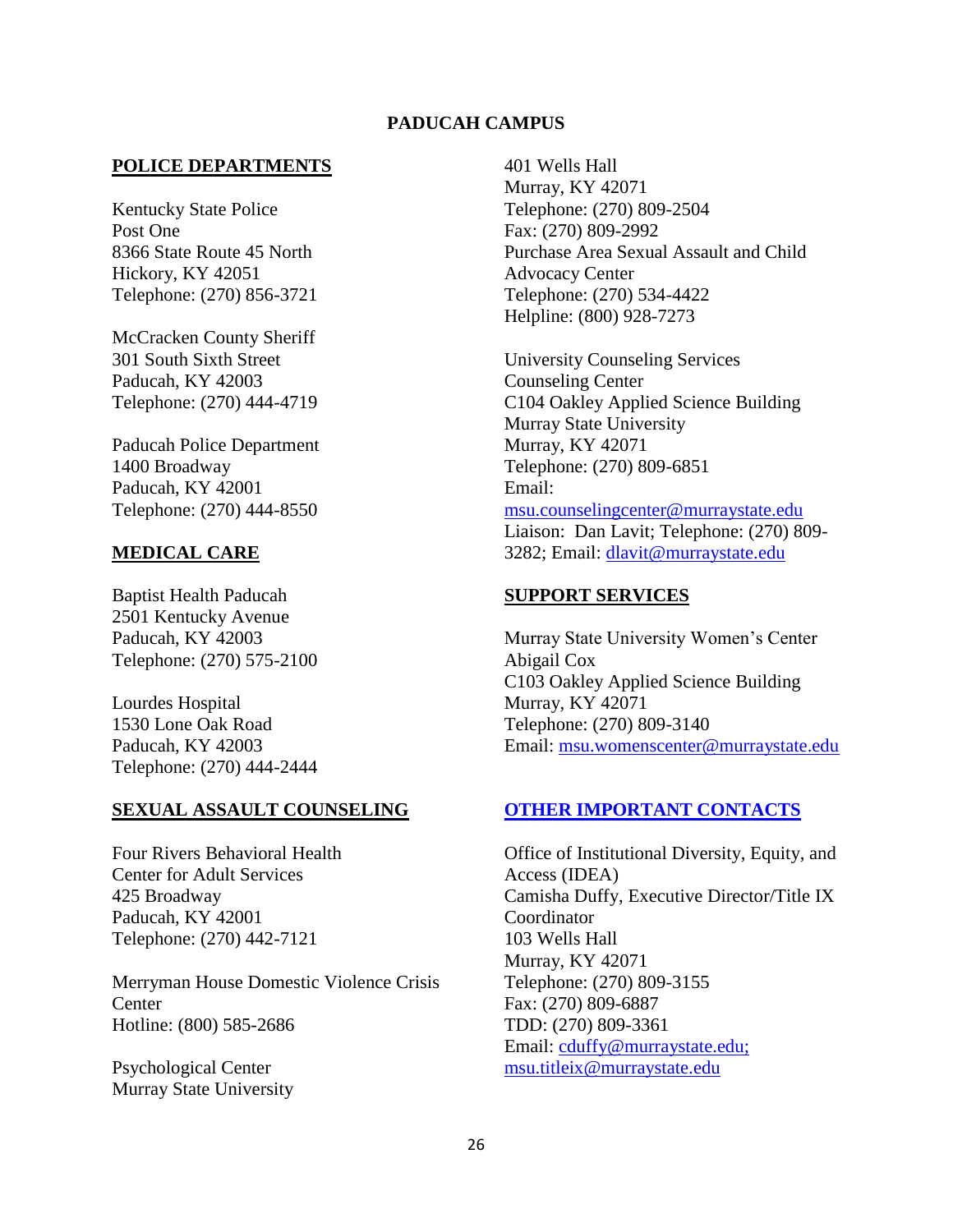Office of Institutional Diversity, Equity, and Access (IDEA) J. Owen Butler, Deputy Title IX Coordinator and Investigator 103 Wells Hall Murray, KY 42071 Telephone: (270) 809-3155 Fax: (270) 809-6887 TDD: (270) 809-3361 Email: [jbutler9@murraystate.edu;](mailto:lcox15@murraystate.edu) [msu.titleix@murraystate.edu](mailto:msu.titleix@murraystate.edu)

Office of Institutional Diversity, Equity, and Access (IDEA) Blaire Bushart, Deputy Title IX Coordinator and Investigator 103 Wells Hall Murray, KY 42071 Telephone: (270) 809-3155 Fax: (270) 809-6887 TDD: (270) 809-3361 Email: [bbushart@murraystate.edu;](mailto:dlockett2@murraystate.edu) [msu.titleix@murraystate.edu](mailto:msu.titleix@murraystate.edu)

Office of Institutional Diversity, Equity, and Access (IDEA) Lea Bowland, Assistant Director 103 Wells Hall Murray, KY 42071 Telephone: (270) 809-3155 Fax: (270) 809-6887 TDD: (270) 809-3361 Email: [lbowland2@murraystate.edu](mailto:lbowland2@murraystate.edu)

Office of Student Affairs Jennifer Caldwell, Coordinator of Student Conduct and Special Projects 425 Wells Hall Murray, KY 42071 Telephone: (270) 809-6833 Email: [jcaldwell@murraystate.edu](mailto:myoung@murraystate.edu)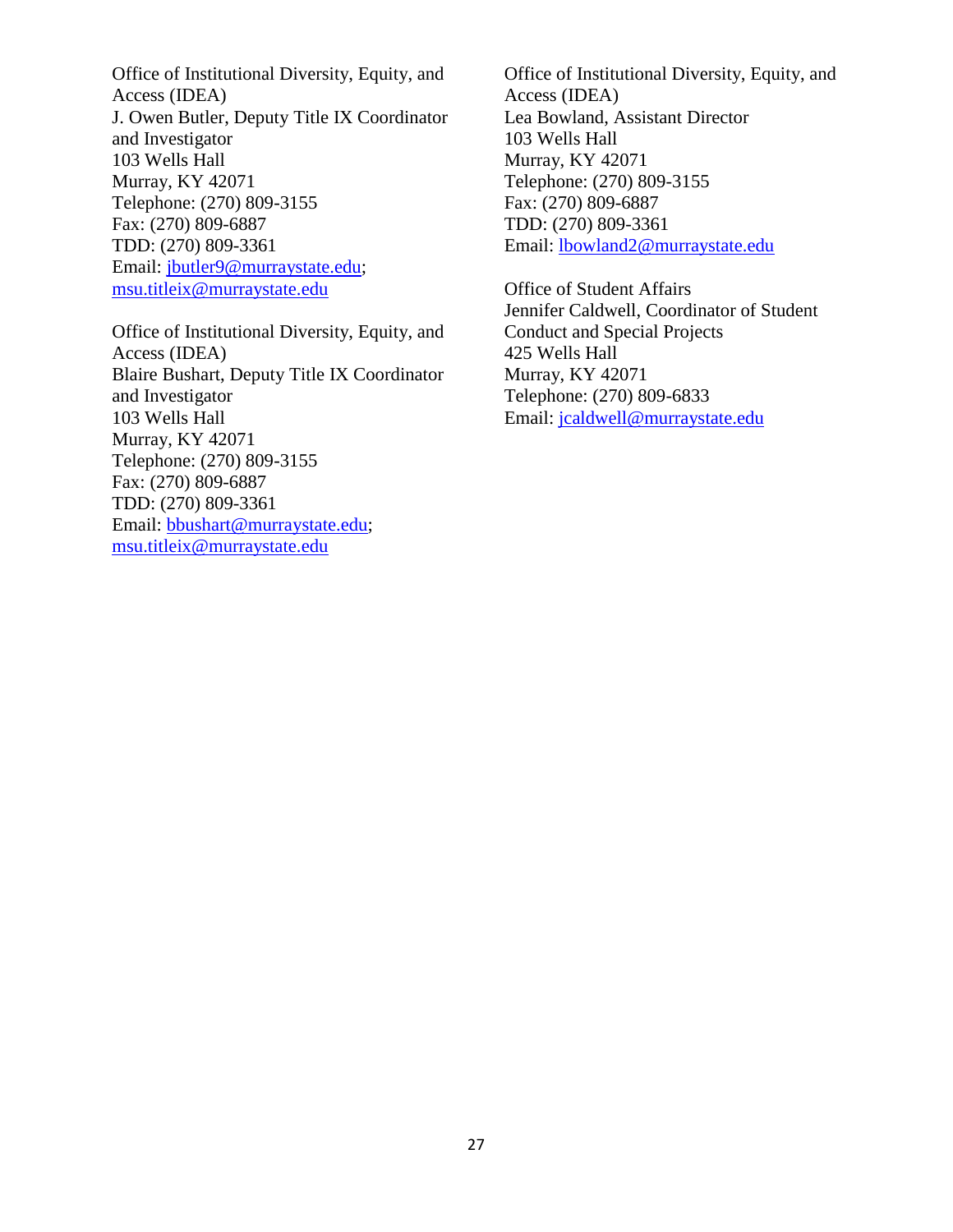### **HOPKINSVILLE CAMPUS AND BREATHITT VETERINARY CENTER**

### **POLICE DEPARTMENTS**

Christian County Sheriff 216 West  $7<sup>th</sup>$  Street Hopkinsville, KY 42240 Telephone: (270) 887-4143

Hopkinsville Police Department 112 West First Street Hopkinsville, KY 42240 Telephone: (270) 890-1500

#### **MEDICAL CARE**

Jennie Stuart Medical Center 320 W. 18<sup>th</sup> Street Hopkinsville, KY 42240 Telephone: (800) 887-5762

#### **SEXUAL ASSAULT COUNSELING**

Psychological Center Murray State University 401 Wells Hall Murray, KY 42071 Telephone: (270) 809-2504 Fax: (270) 809-2992

Sanctuary Inc. (Sexual Assault Advocacy) 210 East 9<sup>th</sup> Street Hopkinsville, KY 42240 Telephone: (270) 885-4572 Hotline: (800) 766-0000

University Counseling Services Counseling Center C104 Oakley Applied Science Building Murray State University Murray, KY 42071 Telephone: (270) 809-6851 Email: [msu.counselingcenter@murraystate.edu](mailto:msu.counselingcenter@murraystate.edu) Liaison: Slone Cansler; Telephone: (270) 707-1525; Email: [scansler@murraystate.edu](mailto:scansler@murraystate.edu)

#### **SUPPORT SERVICES**

Murray State University Women's Center Abigail Cox C103 Oakley Applied Science Building Murray, KY 42071 Telephone: (270) 809-3140 Email: [msu.womenscenter@murraystate.edu](mailto:msu.womenscenter@murraystate.edu)

### **OTHER IMPORTANT CONTACTS**

Office of Institutional Diversity, Equity, and Access (IDEA) Camisha Duffy, Executive Director/Title IX **Coordinator** 103 Wells Hall Murray, KY 42071 Telephone: (270) 809-3155 Fax: (270) 809-6887 TDD: (270) 809-3361 Email: [cduffy@murraystate.edu;](mailto:cduffy@murraystate.edu) [msu.titleix@murraystate.edu](mailto:msu.titleix@murraystate.edu)

Office of Institutional Diversity, Equity, and Access (IDEA) J. Owen Butler, Deputy Title IX Coordinator and Investigator 103 Wells Hall Murray, KY 42071 Telephone: (270) 809-3155 Fax: (270) 809-6887 TDD: (270) 809-3361 Email: [jbutler9@murraystate.edu;](mailto:lcox15@murraystate.edu) [msu.titleix@murraystate.edu](mailto:msu.titleix@murraystate.edu)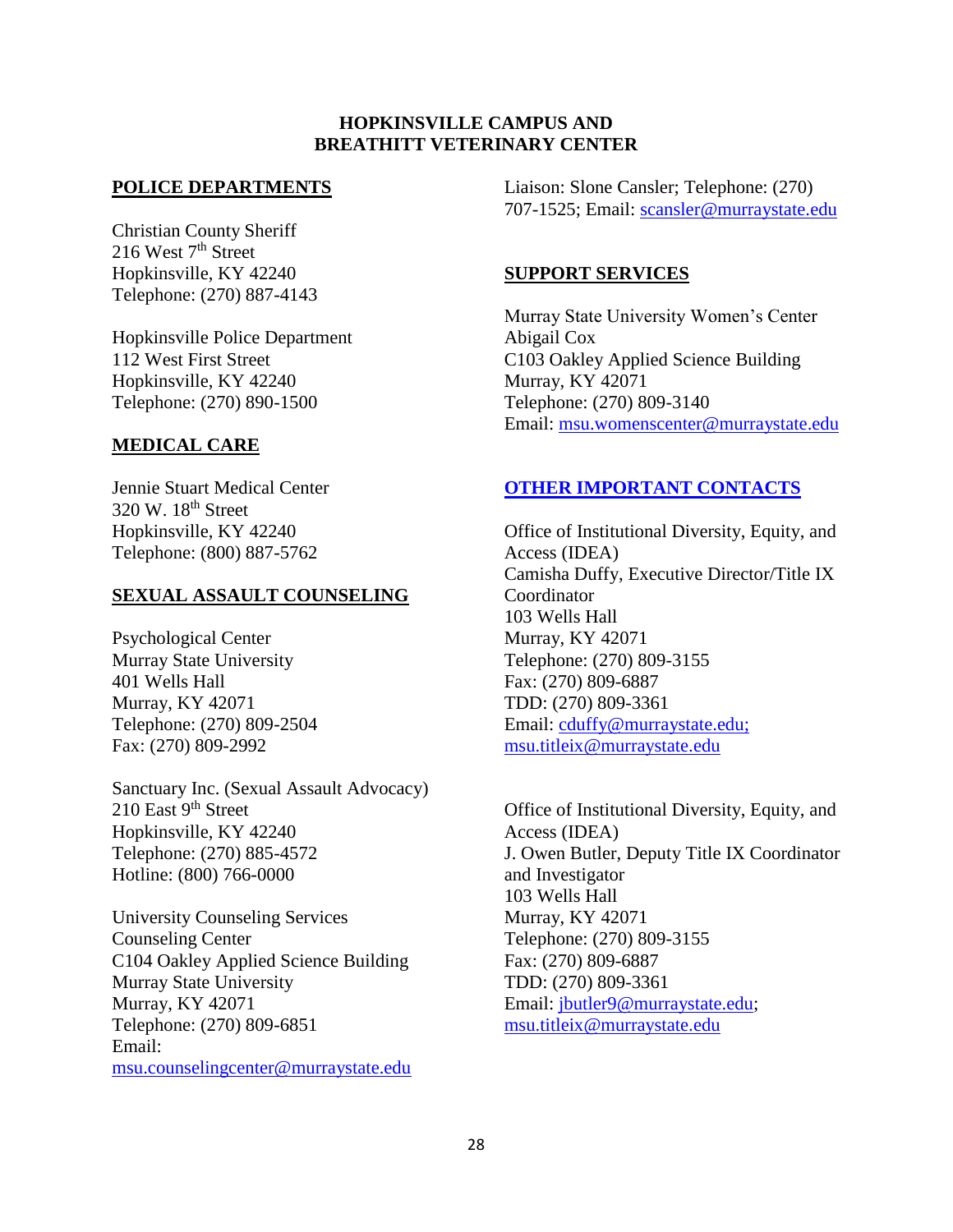Office of Institutional Diversity, Equity, and Access (IDEA) Blaire Bushart, Deputy Title IX Coordinator and Investigator 103 Wells Hall Murray, KY 42071 Telephone: (270) 809-3155 Fax: (270) 809-6887 TDD: (270) 809-3361 Email: [bbushart@murraystate.edu;](mailto:dlockett2@murraystate.edu) [msu.titleix@murraystate.edu](mailto:msu.titleix@murraystate.edu)

Office of Institutional Diversity, Equity, and Access (IDEA) Lea Bowland, Assistant Director 103 Wells Hall Murray, KY 42071 Telephone: (270) 809-3155 Fax: (270) 809-6887 TDD: (270) 809-3361 Email: [lbowland2@murraystate.edu](mailto:lbowland2@murraystate.edu)

Office of Student Affairs Jennifer Caldwell, Coordinator of Student Conduct and Special Projects 425 Wells Hall Murray, KY 42071 Telephone: (270) 809-6833 Email: [jcaldwell@murraystate.edu](mailto:myoung@murraystate.edu)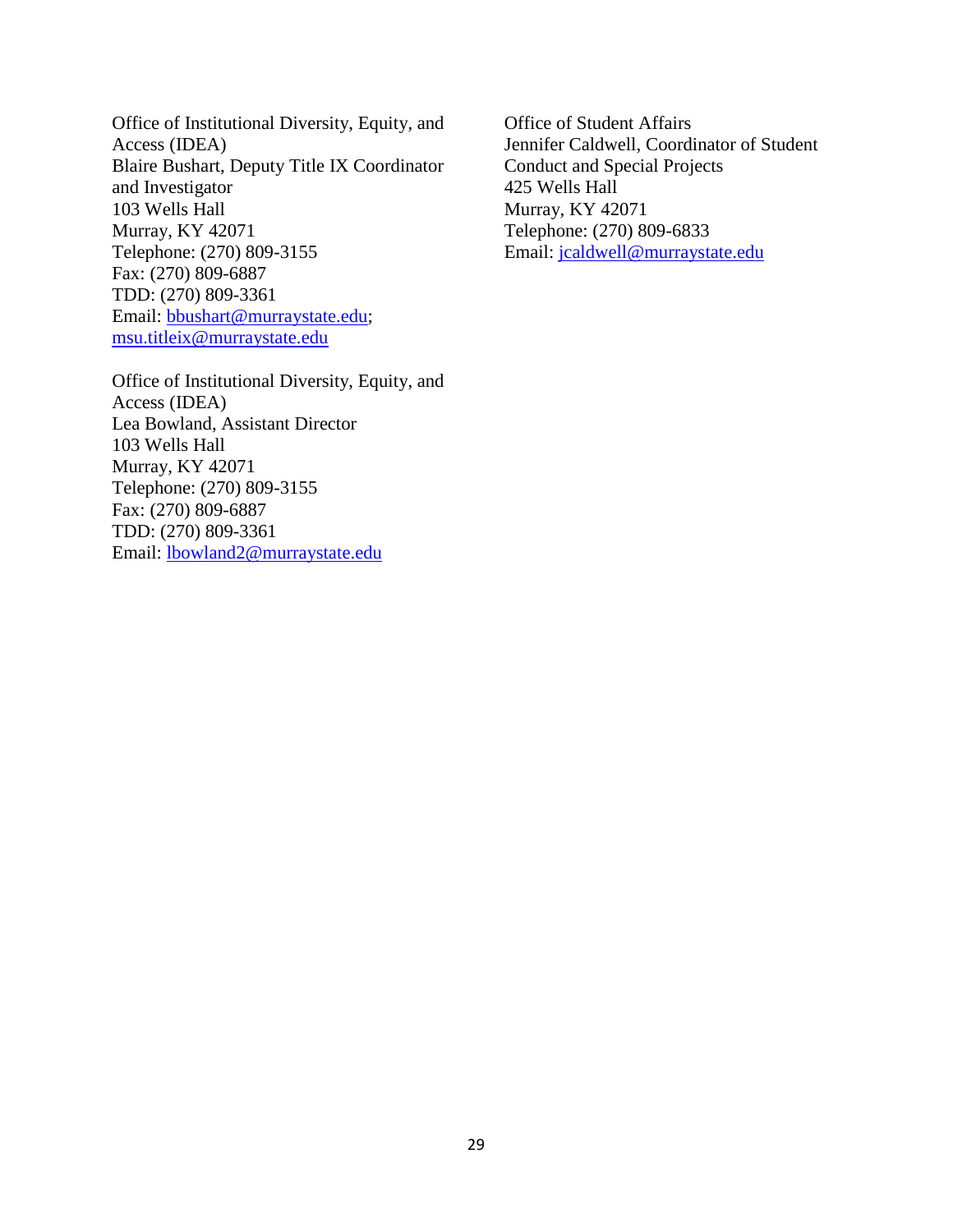### **MADISONVILLE CAMPUS**

#### **POLICE DEPARTMENTS**

Hopkins County Sheriff 56 North Main Street Madisonville, KY 42431 Telephone: (270) 821-5661

Madisonville Police Department 99 East Center Street Madisonville, KY 42431 Telephone: (270) 821-1720 **MEDICAL CARE**

Baptist Health Madisonville 900 Hospital Drive Madisonville, KY 42431 Telephone: (270) 825-5100

#### **SEXUAL ASSAULT COUNSELING**

Psychological Center Murray State University 401 Wells Hall Murray, KY 42071 Telephone: (270) 809-2504 Fax: (270) 809-2992

Sanctuary Inc. (Sexual Assault Advocacy) 100 S. Railroad Street Madisonville, KY 42431 Telephone: (270) 825-9737 Hotline: (800) 766-0000

University Counseling Services Counseling Center C104 Oakley Applied Science Building Murray State University Murray, KY 42071 Telephone: (270) 809-6851 Email: [msu.counselingcenter@murraystate.edu](mailto:msu.counselingcenter@murraystate.edu) Liaison: Heather Roy; Telephone: (270) 825-4379; Email: [hroy@murraystate.edu](mailto:hroy@murraystate.edu)

#### **SUPPORT SERVICES**

Murray State University Women's Center Abigail Cox C103 Oakley Applied Science Building Murray, KY 42071 Telephone: (270) 809-3140 Email: [msu.womenscenter@murraystate.edu](mailto:msu.womenscenter@murraystate.edu)

#### **OTHER IMPORTANT CONTACTS**

Office of Institutional Diversity, Equity, and Access (IDEA) Camisha Duffy, Executive Director/Title IX Coordinator 103 Wells Hall Murray, KY 42071 Telephone: (270) 809-3155 Fax: (270) 809-6887 TDD: (270) 809-3361 Email: [cduffy@murraystate.edu;](mailto:cduffy@murraystate.edu) [msu.titleix@murraystate.edu](mailto:msu.titleix@murraystate.edu)

Office of Institutional Diversity, Equity, and Access (IDEA) J. Owen Butler, Deputy Title IX Coordinator and Investigator 103 Wells Hall Murray, KY 42071 Telephone: (270) 809-3155 Fax: (270) 809-6887 TDD: (270) 809-3361 Email: [jbutler9@murraystate.edu;](mailto:lcox15@murraystate.edu) [msu.titleix@murraystate.edu](mailto:msu.titleix@murraystate.edu)

Office of Institutional Diversity, Equity, and Access (IDEA) Blaire Bushart, Deputy Title IX Coordinator and Investigator 103 Wells Hall Murray, KY 42071 Telephone: (270) 809-3155 Fax: (270) 809-6887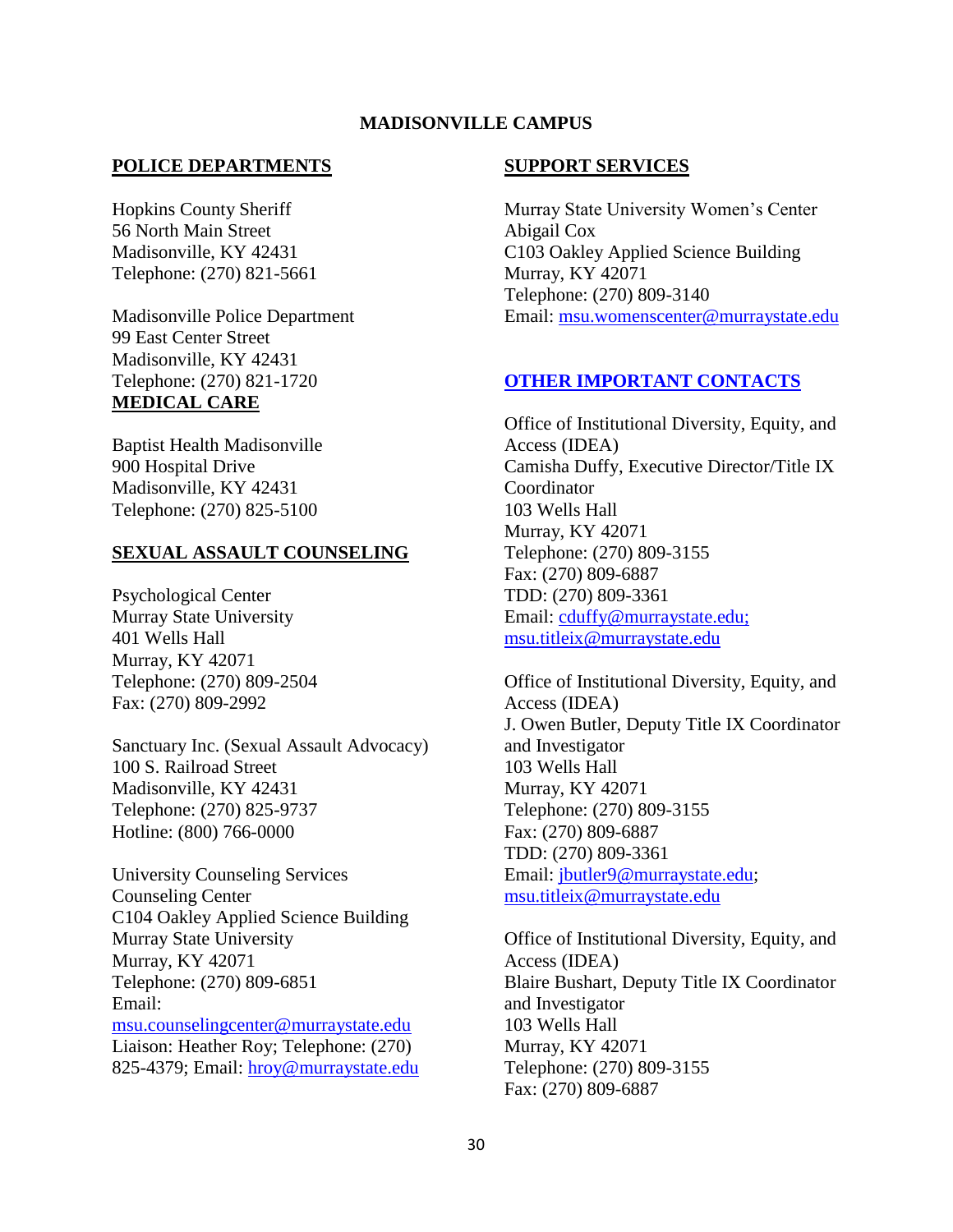TDD: (270) 809-3361 Email: [bbushart@murraystate.edu;](mailto:dlockett2@murraystate.edu) [msu.titleix@murraystate.edu](mailto:msu.titleix@murraystate.edu)

Office of Institutional Diversity, Equity, and Access (IDEA) Lea Bowland, Assistant Director 103 Wells Hall Murray, KY 42071 Telephone: (270) 809-3155 Fax: (270) 809-6887 TDD: (270) 809-3361 Email: [lbowland2@murraystate.edu](mailto:lbowland2@murraystate.edu)

Office of Student Affairs Jennifer Caldwell, Coordinator of Student Conduct and Special Projects 425 Wells Hall Murray, KY 42071 Telephone: (270) 809-6833 Email: [jcaldwell@murraystate.edu](mailto:myoung@murraystate.edu)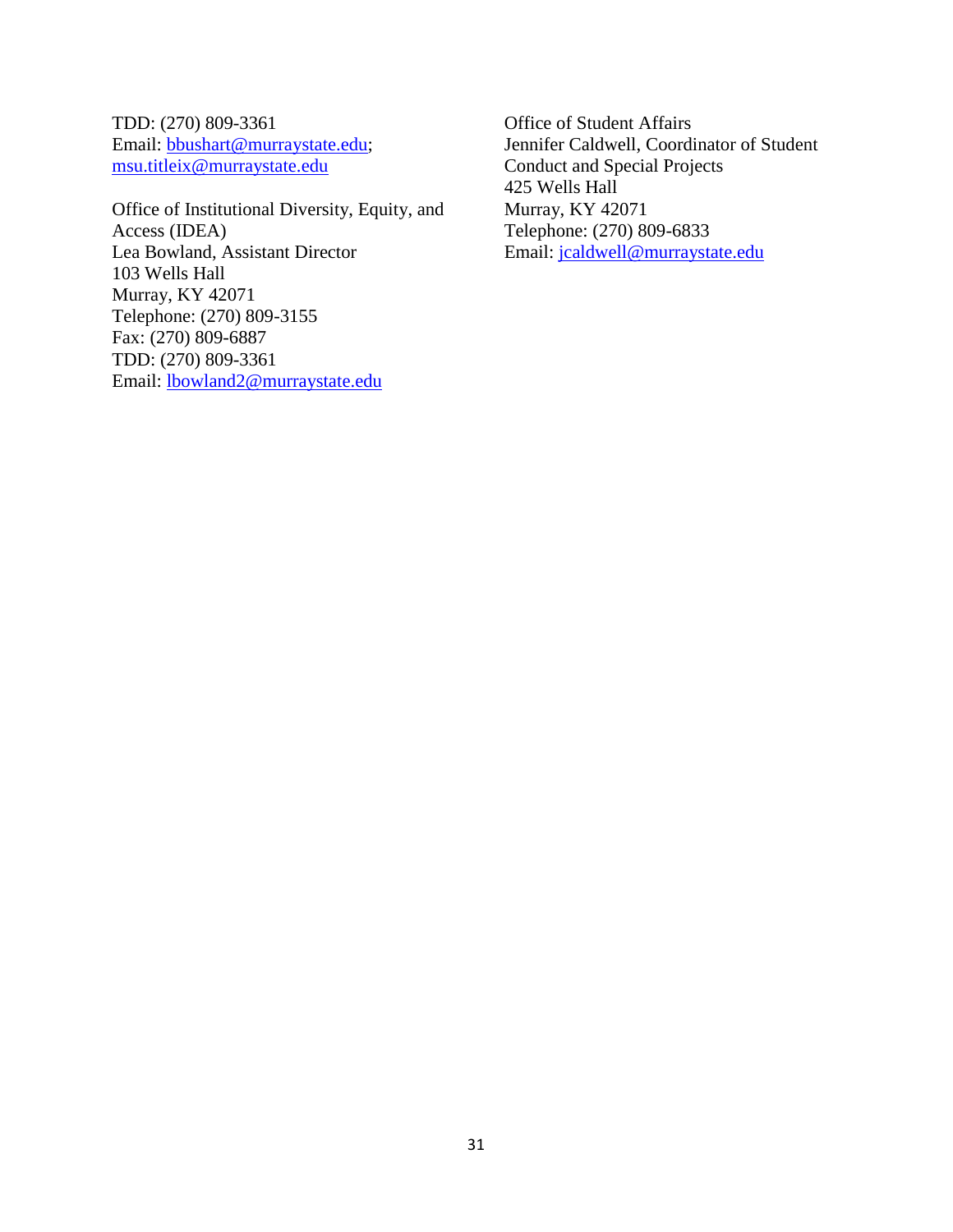### **HENDERSON CAMPUS**

### **POLICE DEPARTMENTS**

Henderson County Sheriff 20 N. Main Street, Suite 112 Henderson, KY 42420 Telephone: (270) 826-2713

Henderson Police Department 1990 Barret Court Henderson, KY 42420 Telephone: (270) 831-1295

### **MEDICAL CARE**

Methodist Hospital 1305 North Elm Street Henderson, KY 42420 Telephone: (270) 827-7700

#### **SEXUAL ASSAULT COUNSELING**

New Beginnings (Sexual Assault Advocacy) 437 First Street Henderson, KY 42420 Telephone: (270) 826-7273 Hotline: (800) 226-7273

Psychological Center Murray State University 401 Wells Hall Murray, KY 42071 Telephone: (270) 809-2504 Fax: (270) 809-2992

University Counseling Services Counseling Center C104 Oakley Applied Science Building Murray State University Murray, KY 42071 Telephone: (270) 809-6851 Email: [msu.counselingcenter@murraystate.edu](mailto:msu.counselingcenter@murraystate.edu) Liaison: Slone Cansler; Telephone: (270) 707-1525; Email: [scansler@murraystate.edu](mailto:scansler@murraystate.edu)

#### **SUPPORT SERVICES**

Murray State University Women's Center Abigail Cox C103 Oakley Applied Science Building Murray, KY 42071 Telephone: (270) 809-3140 Email: msu.womenscenter@muraystate.edu

#### **OTHER IMPORTANT CONTACTS**

Office of Institutional Diversity, Equity, and Access (IDEA) Camisha Duffy, Executive Director/Title IX **Coordinator** 103 Wells Hall Murray, KY 42071 Telephone: (270) 809-3155 Fax: (270) 809-6887 TDD: (270) 809-3361 Email: [cduffy@murraystate.edu;](mailto:cduffy@murraystate.edu) [msu.titleix@murraystate.edu](mailto:msu.titleix@murraystate.edu)

Office of Institutional Diversity, Equity, and Access (IDEA) J. Owen Butler, Deputy Title IX Coordinator and Investigator 103 Wells Hall Murray, KY 42071 Telephone: (270) 809-3155 Fax: (270) 809-6887 TDD: (270) 809-3361 Email: [jbutler9@murraystate.edu;](mailto:lcox15@murraystate.edu) [msu.titleix@murraystate.edu](mailto:msu.titleix@murraystate.edu)

Office of Institutional Diversity, Equity, and Access (IDEA) Blaire Bushart, Deputy Title IX Coordinator and Investigator 103 Wells Hall Murray, KY 42071 Telephone: (270) 809-3155 Fax: (270) 809-6887 TDD: (270) 809-3361 Email: [bbushart@murraystate.edu;](mailto:dlockett2@murraystate.edu) [msu.titleix@murraystate.edu](mailto:msu.titleix@murraystate.edu)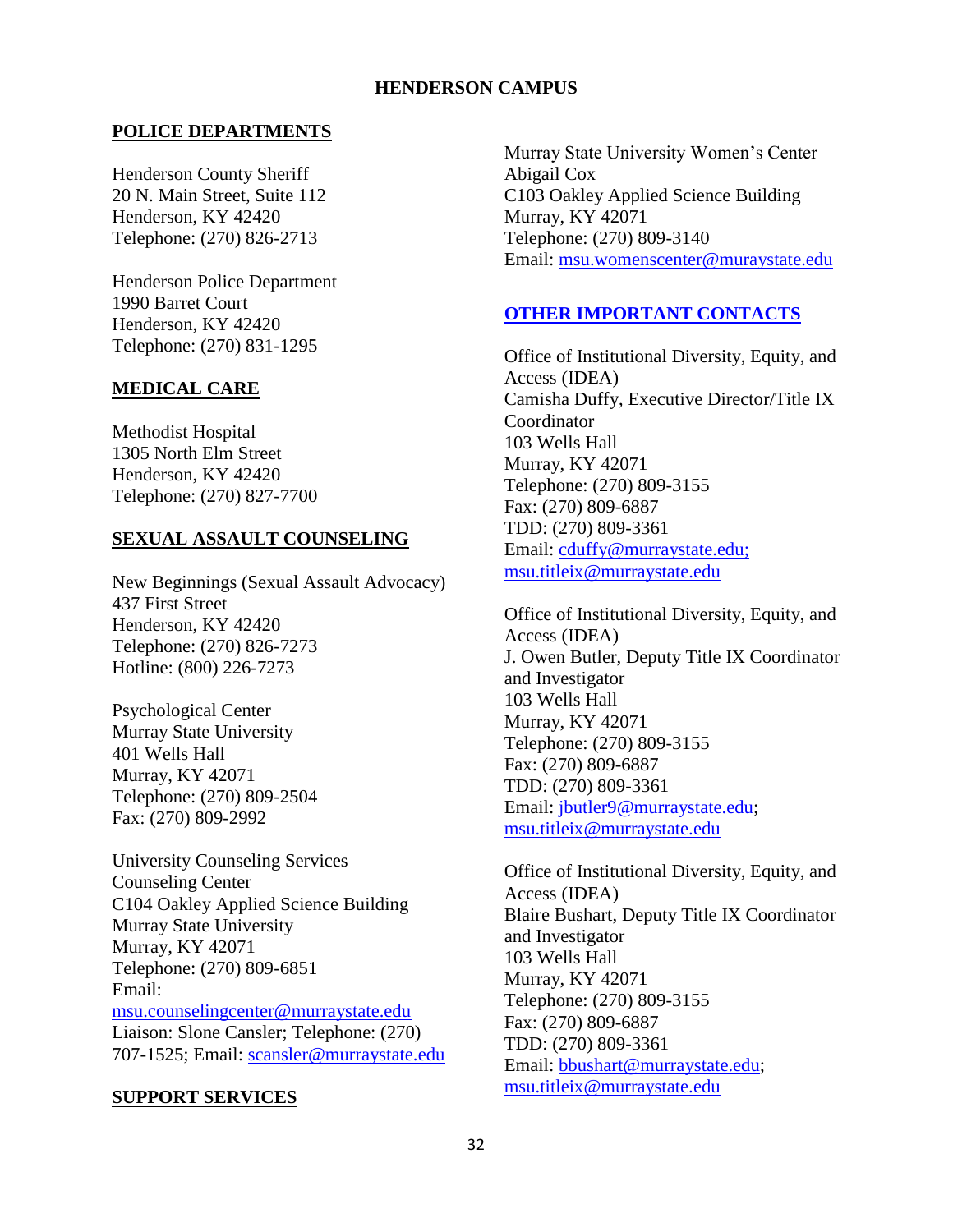Office of Institutional Diversity, Equity, and Access (IDEA) Lea Bowland, Assistant Director 103 Wells Hall Murray, KY 42071 Telephone: (270) 809-3155 Fax: (270) 809-6887 TDD: (270) 809-3361 Email: [lbowland2@murraystate.edu](mailto:lbowland2@murraystate.edu)

Office of Student Affairs Jennifer Caldwell, Coordinator of Student Conduct and Special Projects 425 Wells Hall Murray, KY 42071 Telephone: (270) 809-6833 Email: [jcaldwell@murraystate.edu](mailto:myoung@murraystate.edu)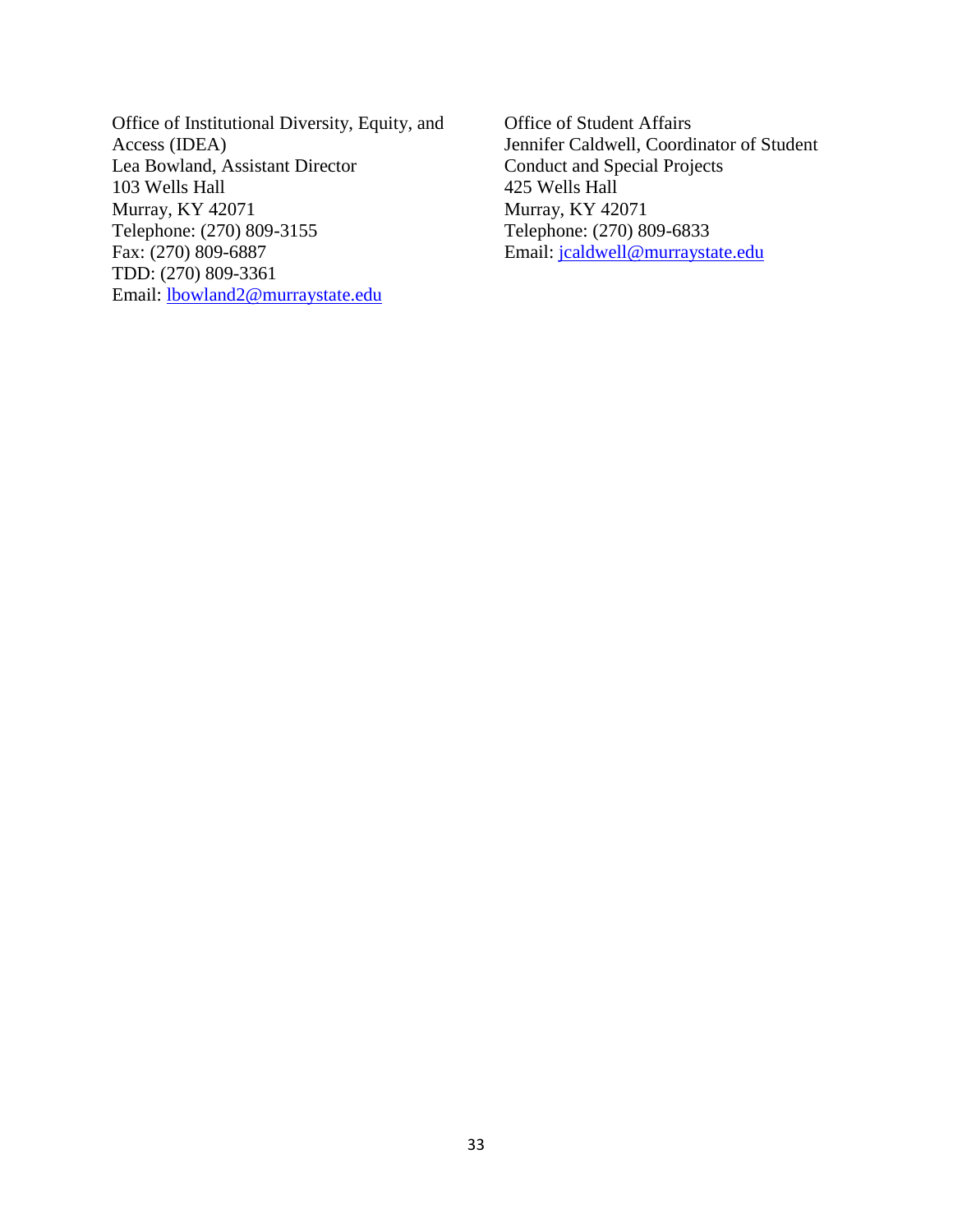## **FORT CAMPBELL CAMPUS**

### **POLICE DEPARTMENTS**

Fort Campbell Military Police 123 Forrest Avenue Fort Campbell, KY 42223 Telephone: (270) 798-2677

### **MEDICAL CARE**

Blanchfield Army Community Hospital 650 Joel Drive Fort Campbell, KY 42223 Telephone: (270) 798-8400

## **SEXUAL ASSAULT COUNSELING**

Psychological Center Murray State University 401 Wells Hall Murray, KY 42071 Telephone: (270) 809-2504 Fax: (270) 809-2992

Sanctuary Inc. (Sexual Assault Advocacy) 210 West First Street Hopkinsville, KY 42240 Telephone: (270) 885-4572 Hotline: (800) 766-0000

University Counseling Services Counseling Center C104 Oakley Applied Science Building Murray State University Murray, KY 42071 Telephone: (270) 809-6851 Email: [msu.counselingcenter@murraystate.edu](mailto:msu.counselingcenter@murraystate.edu) Liaison: Heather Roy; Telephone: (270) 825-4379; Email: hroy@murraystate.edu

### **SUPPORT SERVICES**

Murray State University Women's Center Abigail Cox C103 Oakley Applied Science Building Murray, KY 42071 Telephone: (270) 809-3140 Email: msu.womenscenter@murraystate.edu

## **OTHER IMPORTANT CONTACTS**

Office of Institutional Diversity, Equity, and Access (IDEA) Camisha Duffy, Executive Director/Title IX Coordinator 103 Wells Hall Murray, KY 42071 Telephone: (270) 809-3155 Fax: (270) 809-6887 TDD: (270) 809-3361 Email: [cduffy@murraystate.edu;](mailto:cduffy@murraystate.edu) [msu.titleix@murraystate.edu](mailto:msu.titleix@murraystate.edu)

Office of Institutional Diversity, Equity, and Access (IDEA) J. Owen Butler, Deputy Title IX Coordinator and Investigator 103 Wells Hall Murray, KY 42071 Telephone: (270) 809-3155 Fax: (270) 809-6887 TDD: (270) 809-3361 Email: [jbutler9@murraystate.edu;](mailto:lcox15@murraystate.edu) [msu.titleix@murraystate.edu](mailto:msu.titleix@murraystate.edu)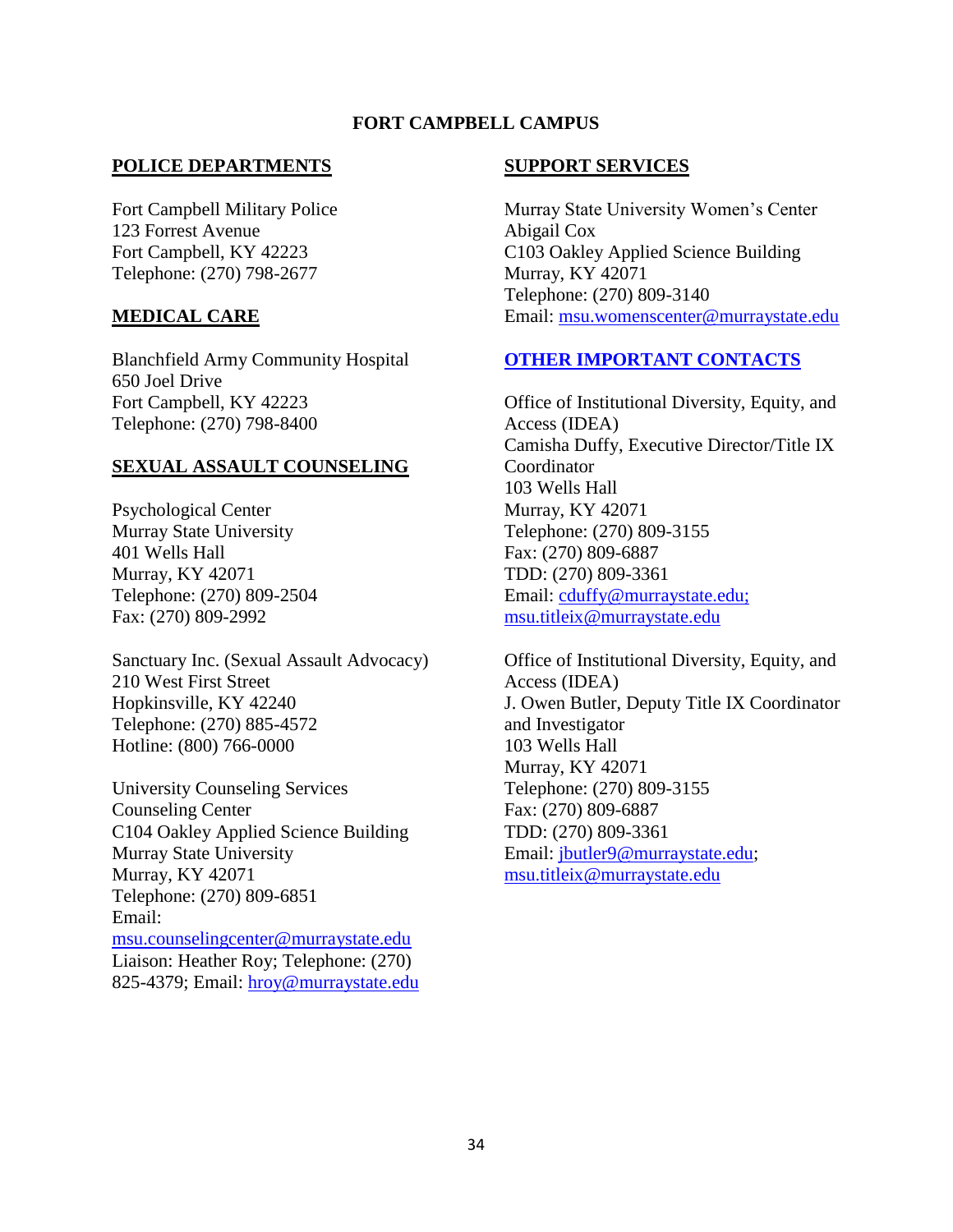Office of Institutional Diversity, Equity, and Access (IDEA) Blaire Bushart, Deputy Title IX Coordinator and Investigator 103 Wells Hall Murray, KY 42071 Telephone: (270) 809-3155 Fax: (270) 809-6887 TDD: (270) 809-3361 Email: [bbushart@murraystate.edu;](mailto:dlockett2@murraystate.edu) [msu.titleix@murraystate.edu](mailto:msu.titleix@murraystate.edu)

Office of Institutional Diversity, Equity, and Access (IDEA) Lea Bowland, Assistant Director 103 Wells Hall Murray, KY 42071 Telephone: (270) 809-3155 Fax: (270) 809-6887 TDD: (270) 809-3361 Email: [lbowland2@murraystate.edu](mailto:lbowland2@murraystate.edu)

Office of Student Affairs Jennifer Caldwell, Coordinator of Student Conduct and Special Projects 425 Wells Hall Murray, KY 42071 Telephone: (270) 809-6833 Email: [jcaldwell@murraystate.edu](mailto:myoung@murraystate.edu)